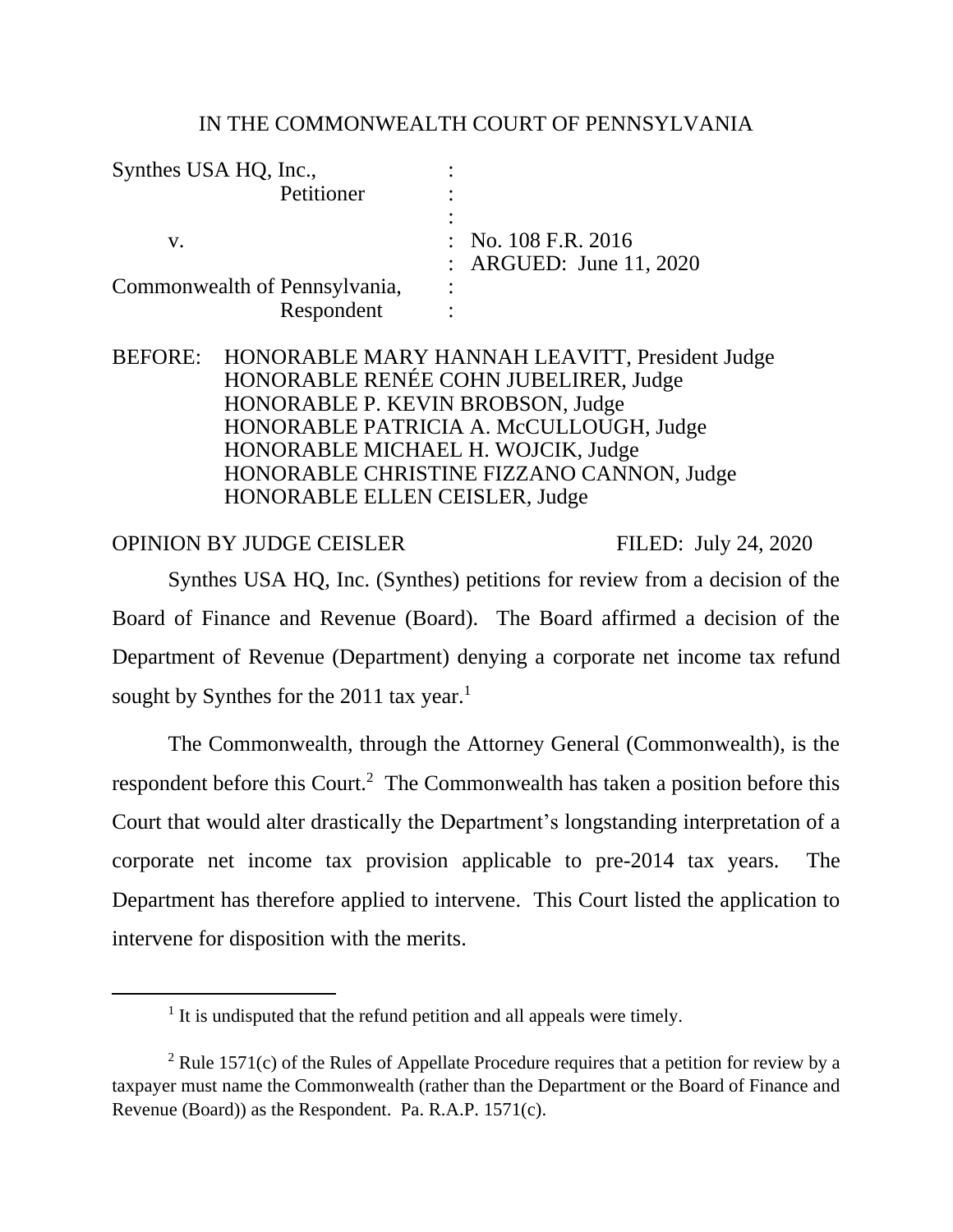After thorough review, we grant the Department's application to intervene, reverse the decision of the Board, and remand to the Board for a further remand to the Department to issue an appropriate tax refund to Synthes.

#### **I. Background**

Synthes, a Pennsylvania-based corporation, provides research, development, and management services to affiliates located outside Pennsylvania. In calculating its 2011 Pennsylvania corporate net income tax, Synthes determined its percentage of out-of-state sales of services by applying an interpretation of the Tax Reform Code of 1971<sup>3</sup> (Tax Code) that differed from the interpretation the Department had consistently applied for many years. Synthes later requested a refund because the Department's interpretation of the Tax Code would have resulted in a lower tax. The Department denied the refund request because it found Synthes failed to present sufficient evidence to demonstrate where its sales occurred.

Synthes appealed to the Board, which upheld the Department's refund denial, agreeing that Synthes did not satisfy its burden of proof. *See* Br. of Resp't at 10; Stipulated Facts ¶¶ 66, 68, Ex. D at 95, Ex. E, Ex. F at 101-02. Synthes then petitioned for review in this Court.<sup>4</sup>

The Commonwealth acknowledges that Synthes eventually established the evidence needed to support its refund claim under the Department's interpretation of the Tax Code, once its claim had reached this Court. *See* Br. of Resp't at 10; Stipulated Facts ¶¶ 12, 15-16, 18-20, 24-33, 63-64. The Department does not

<sup>3</sup> Act of March 4, 1971, P.L. 6, *as amended*, 72 P.S. §§ 7101 – 10004.

<sup>4</sup> This Court reviews decisions of the Board *de novo* based on stipulated facts or a record created before this Court. Pa. R.A.P. 1571(h); *Plum Borough Sch. Dist. v. Commonwealth*, 860 A.2d 1155 (Pa. Cmwlth. 2004), *aff'd without op.*, 891 A.2d 726 (Pa. 2006). Here, the record consists of stipulated facts and stipulated documents.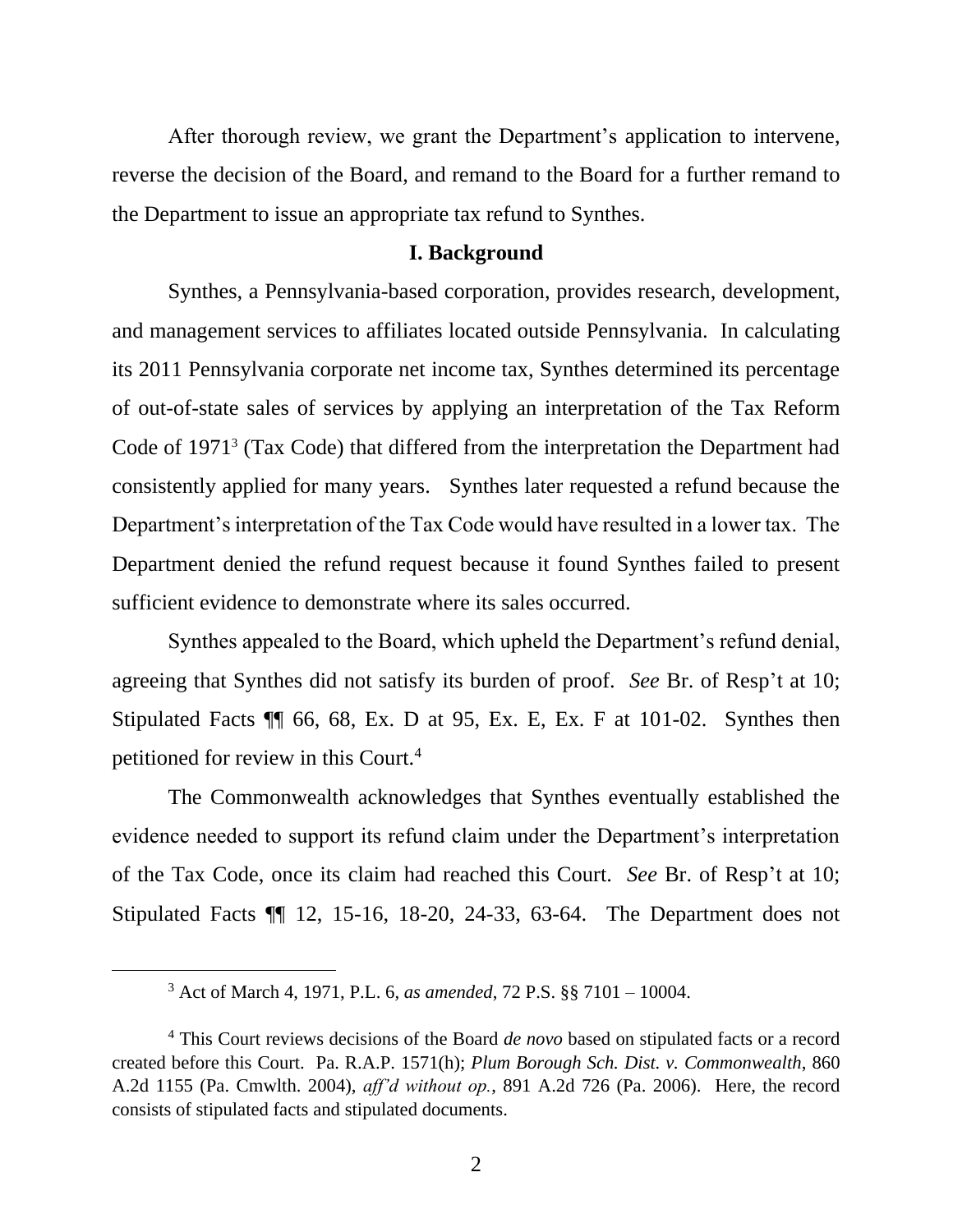contend otherwise. The Commonwealth argues, however, that the Department's interpretation of the Tax Code was in error and is not entitled to any deference from this Court. Thus, the Commonwealth contends Synthes is not entitled to a tax refund, but for a different reason from that found by the Department and the Board.

The Department, as putative intervenor, maintains that its interpretation of the Tax Code concerning calculation of Synthes's Pennsylvania sales was correct. Indeed, that interpretation was not placed at issue until the Commonwealth raised it before this Court. The Department therefore seeks to intervene and be heard on the issue along with the parties.

Synthes argues that regardless of which calculation method was correct, Synthes is entitled to the same tax break other taxpayers received from the Department.

#### **II. Issues**

Synthes asserts two arguments before this Court. First, Synthes contends the Department's interpretation of the Tax Code was correct regarding calculation of the sales factor for apportioning corporate net income tax among multiple states. Like the Department, Synthes argues its sales of services should be apportioned according to where customers received the benefits of Synthes's services, not where Synthes incurred costs of performing those services.

Second, Synthes asserts it is entitled to a tax refund based on the Department's interpretation of the Tax Code, even if the Department's interpretation was incorrect and Synthes used the correct calculation method at the time it paid the tax. Synthes insists the Department must accord Synthes the same tax break it gave other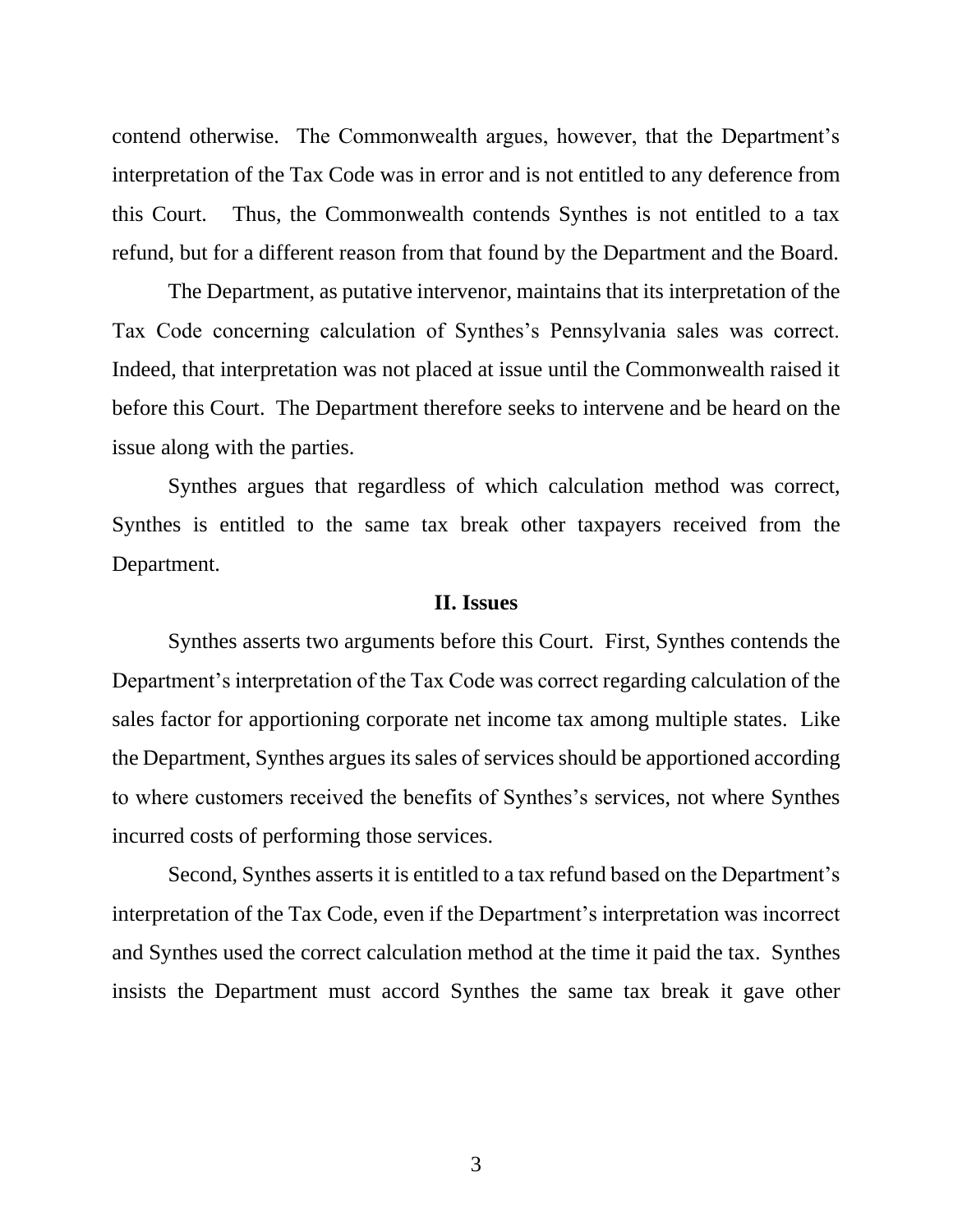corporate taxpayers, as required by the Uniformity Clause of Article VIII, Section 1 of the Pennsylvania Constitution. 5

#### **III. Discussion**

#### **A. Tax Code – Subparagraph 17**

In Pennsylvania, a corporation with taxable business activities in more than one state must apportion its income among the applicable states for income tax purposes, using a formula provided in the Tax Code. The statutory formula includes a property factor, a payroll factor, and a sales factor. *See* Sections 401(3)2.(a)(2) and 401(3)2.(a)(9)(A)(iv) of the Tax Code, 72 P.S. §§ 7401(3)2.(a)(2), 7401(3)2.(a)(9)(A)(iv). Only the sales factor is at issue in this case.<sup>6</sup>

The taxpayer's income from sales of services is taxed based on the proportion of its sales that occur in Pennsylvania. The sales factor is expressed as a fraction. The numerator is the dollar amount of the taxpayer's sales in Pennsylvania for the applicable tax year. The denominator is the taxpayer's total sales everywhere for the tax year. 72 P.S. § 7401(3)2.(a)(15).

Synthes sells services to customer affiliates located in other states. Thus, the question here is whether sales of services by Synthes, a Pennsylvania corporation, to businesses outside Pennsylvania constitute sales in Pennsylvania or sales where the purchasing businesses are located, for purposes of calculating the sales factor.

<sup>&</sup>lt;sup>5</sup> "All taxes shall be uniform, upon the same class of subjects, within the territorial limits of the authority levying the tax, and shall be levied and collected under general laws." PA. CONST. art. VIII, § 1.

<sup>6</sup> All of Synthes's \$271 million in property is in Pennsylvania, and 95% of its 2011 payroll of \$156 million was paid in Pennsylvania. Stipulated Facts ¶¶ 60-61. **(Footnote continued on next page…)**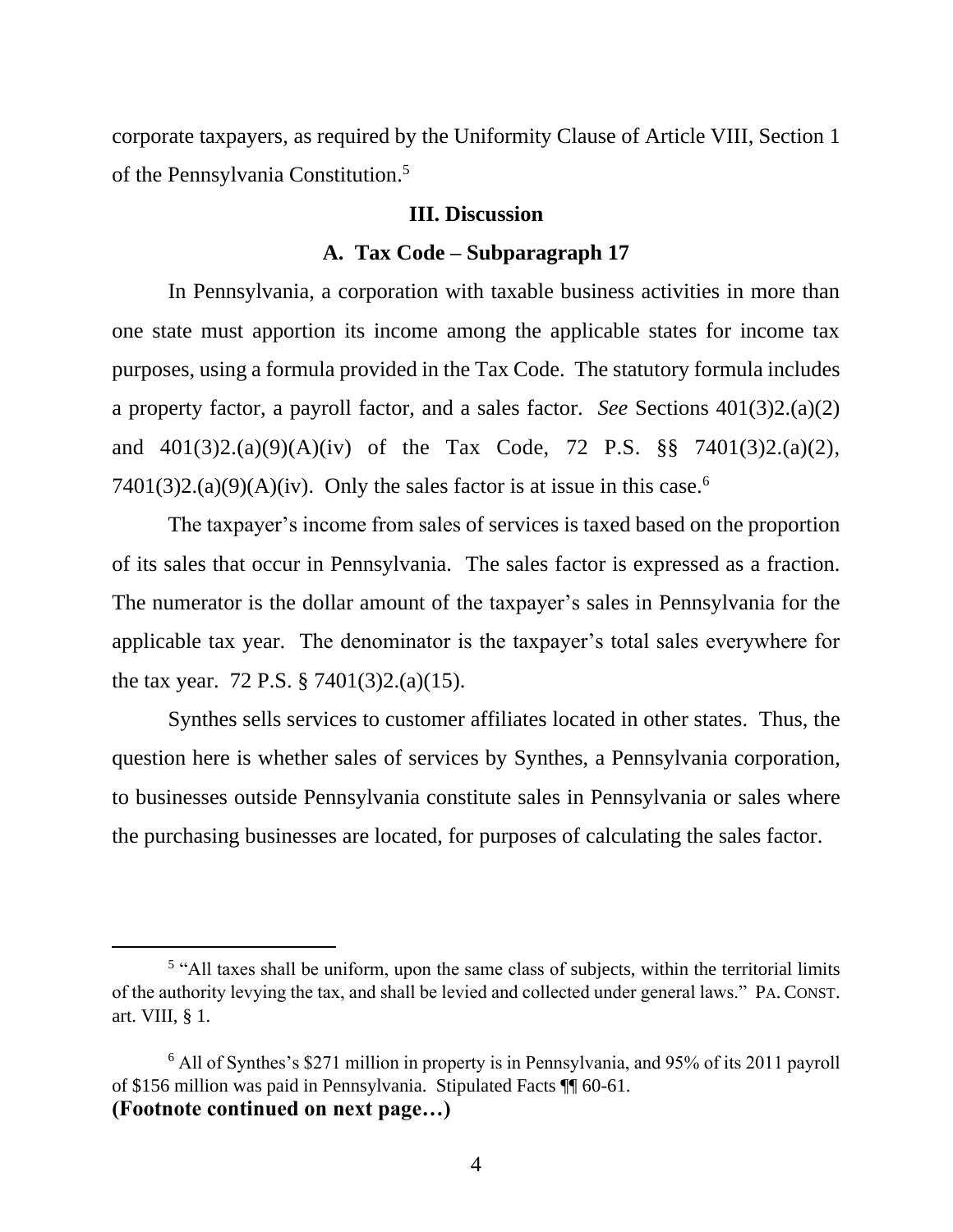Under the Tax Code as it applies to this case,<sup>7</sup> a sale of a service occurs in Pennsylvania if:

(A) The income-producing activity is performed in this State; or

(B) The income-producing activity is performed both in and outside this State and a greater proportion of the income-producing activity is performed in this State than in any other state, based on costs of performance [(costs-of-performance method)].

72 P.S. § 7401(3)2.(a)(17) (Subparagraph 17). The Tax Code does not define either "income-producing activity" or "costs of performance."

## **B. Intervention by the Department**

In support of its application for intervention, the Department points out that it is the agency charged with settling and collecting taxes for the Commonwealth, as well as issuing refunds when appropriate.<sup>8</sup> See Br. of Intervenor at 4-5 (citing Sections  $201 - 203$  and  $206$  of the Fiscal Code,  $72$  P.S. §§ 201-203, 206; Sections 201-212, 401(7), 407.1, 407.3(d), 407.5, and 3003.1 of the Tax Code, 72 P.S. §§ 7201-12, 7401(7), 7407.1, 7407.3(d), 7407.5,<sup>10</sup> and 10003.111). The Department

<sup>9</sup> Act of April 9, 1929, P.L. 343, *as amended*.

<sup>10</sup> Sections 407.1, 407.3, and 407.5 were added by Act of October 18, 2006, P.L. 1149.

 $11$  Section 3003.1 was added by Act of July 1, 1985, P.L. 78.

 $<sup>7</sup>$  The applicable provision, designated here and by the parties as Subparagraph 17, was</sup> amended by the legislature effective January 1, 2014. The amendment is discussed below.

<sup>&</sup>lt;sup>8</sup> Although the Attorney General asserts that its office is the entity charged with collecting taxes, Section 204(c) of the Commonwealth Attorneys Act, Act of October 15, 1980, P.L. 950, 71 P.S. §§ 732-204(c), provides: "The Attorney General shall collect, by suit or otherwise, all debts, taxes and accounts due the Commonwealth *which shall be referred to and placed with the Attorney General for collection by any Commonwealth agency*." (Emphasis added.) The Department did not place any tax with the Attorney General for collection. Rather, Synthes appealed from the Department's refusal to refund taxes previously paid.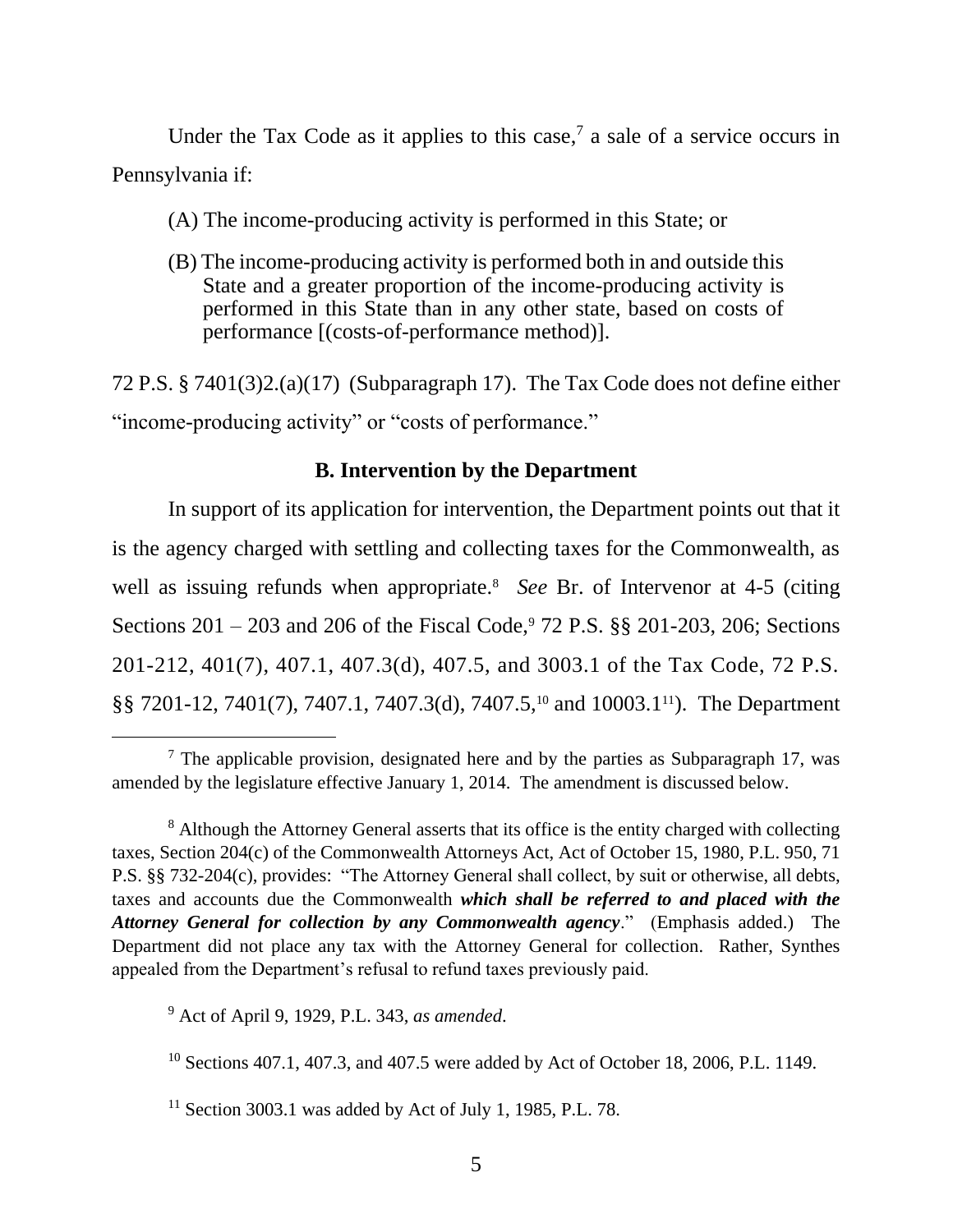also observes that it is a party to proceedings before the Board. Br. of Intervenor at 5 (citing Section 704(d.1)(2) of the Fiscal Code, 72 P.S. § 704(d.1)(2)). As such, the Department was entitled to intervene as of right within 30 days after notice of filing of the petition for review, or thereafter by obtaining permission to intervene. Pa. R.A.P. 1531(a). However, the Department asserts it was not subject to the 30-day requirement because Synthes failed to name the Department as a Respondent and include a Notice to Participate directed to the Department. Br. of Intervenor at 6 (citing *Lautek Corp. v. Unemployment Comp. Bd. of Review*, 583 A.2d 7, 9-10 (Pa. Cmwlth. 1990)).

Alternatively, the Department argues that even if it needs permission to intervene, this Court should grant such permission. The Department contends it did not become fully aware of the Commonwealth's position concerning interpretation of Subparagraph 17 until the Commonwealth filed its brief in January 2020.<sup>12</sup>

<sup>&</sup>lt;sup>12</sup> The Commonwealth appears in this action through the Attorney General. Section  $204(c)$ of the Commonwealth Attorneys Act, Act of October 15, 1980, P.L. 950, *as amended*, requires the Attorney General to represent a Commonwealth agency in any action brought by or against the agency. 71 P.S. § 732-204(c). We note with dismay the Attorney General's assertion in this case of a legal position directly adverse to that of its client, the Department. Rather than advocating the Department's longstanding construction of a tax statute, a matter peculiarly within the Department's expertise, the Attorney General has forced the Department to seek intervention in order to defend its interpretation of the tax provision at issue.

We are unaware of any constitutional or statutory authorization or mandate for such conduct. Section 204 of the Commonwealth Attorneys Act requires an agency to follow the advice of the Attorney General *when sought*, or seek a declaratory judgment from this Court if the agency disagrees with the advice in question. 71 P.S.  $\S$  732-204(a)(1), (2). Here, however, neither the Department nor the Board sought the Attorney General's advice concerning the proper interpretation of Subparagraph 17. Moreover, to the extent the Attorney General believed itself entitled to control the position to be advocated in this Court, and upon reaching a legal interpretation contrary to that of the Department, the Attorney General should have so advised the Department. The Department could then have initiated a request for a declaratory judgment as anticipated by Section 204(a).

**<sup>(</sup>Footnote continued on next page…)**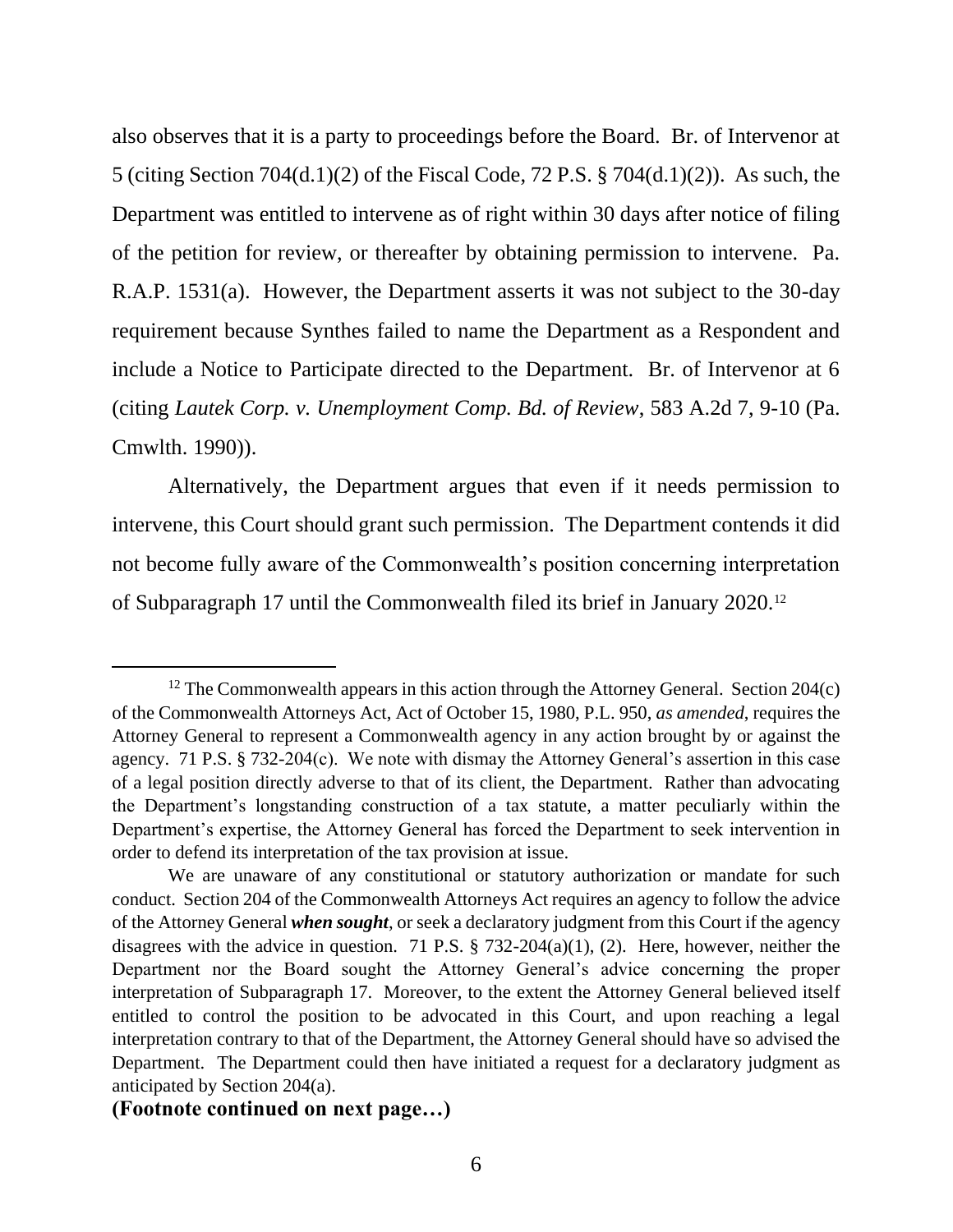The Commonwealth has not taken a position either supporting or opposing the Department's application for intervention. Synthes initially opposed the Department's request for intervention, but withdrew its opposition at oral argument.

The Department has a clear interest in the Tax Code issue presented in this case. The Department was entitled to intervene as of right within 30 days after notice of the petition for review. No other party contends that any prejudice would arise from allowing the Department to intervene at this point. For these reasons, we grant the Department's application for intervention.

#### **C. Synthes's Refund Request**

The parties have stipulated that Synthes's customers received the benefits of Synthes's services outside Pennsylvania. *See* Stipulated Facts, ¶ 63, Ex. C. However, Synthes incurred costs in performing its services for its affiliate customers, and most of those costs were incurred in Pennsylvania. Thus, whether Synthes must calculate its sales factor using the costs-of-performance method or the benefits-received method has a major impact on the determination of its sales factor, and consequently on the amount of state income tax it must pay.

Although the Department never issued a regulation or formal policy concerning its construction of Subparagraph 17, it interpreted and enforced Subparagraph 17 consistently for decades, including during the tax years relevant to

#### **(Footnote continued on next page…)**

Additionally, Section 204(c) of the Commonwealth Attorneys Act (Act of October 15, 1980, P.L. 950, as amended), provides that "[t]he Attorney General may, upon determining that it is more efficient or otherwise is in the best interest of the Commonwealth, authorize the General Counsel or the counsel for an independent agency to initiate, conduct, or defend any particular litigation or category of litigation in his stead." 71 P.S. § 732-204(c). Here, rather than acting directly adversely to its client's position, the Attorney General could have authorized counsel for the Department or the Board to litigate this matter before this Court, thereby avoiding this unseemly conflict between the Commonwealth and its own agency concerning a statutory construction issue within the agency's expertise.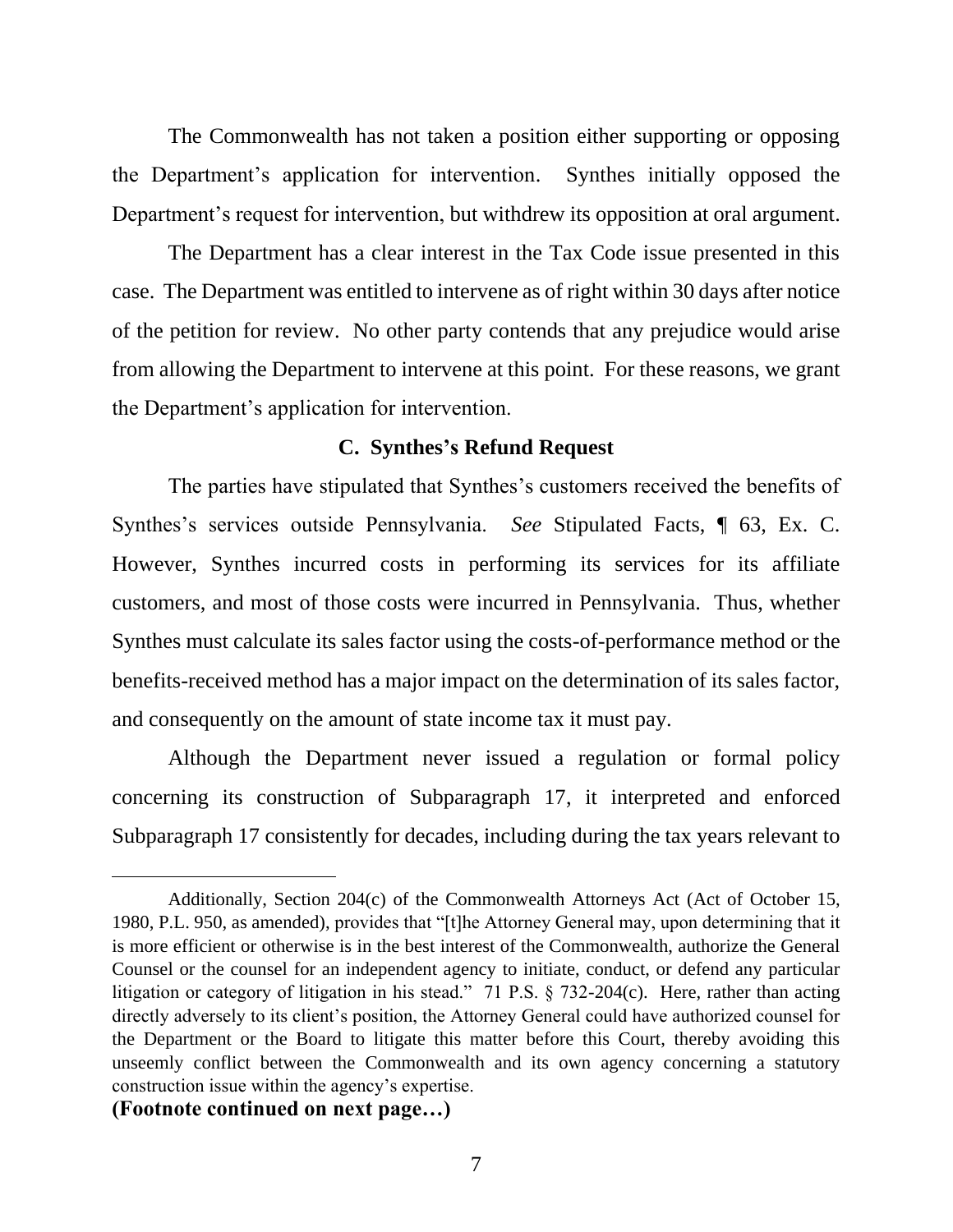Synthes's refund claims.<sup>13</sup> The Department treated each sales receipt as a separate income-producing activity. It then deemed each income-producing activity as having occurred at the location where the customer received the benefit of the service (benefits-received method). Stipulated Facts, ¶ 37. In its brief before this Court, the Department asserts this same interpretation of Subparagraph 17.

Synthes originally calculated and paid its 2011 corporate net income taxes using the costs-of-performance method of determining the sales factor. Synthes subsequently sought a refund from the Department on the basis that the Department had consistently applied the benefits-received method of interpretation of Subparagraph 17.

Notwithstanding its consistent application of the benefits-received method, the Department denied Synthes's refund request because it found Synthes offered inadequate evidence to establish where its sales occurred. The Board affirmed the Department's decision on the same basis. Before this Court, however, the Commonwealth concedes, and the Department does not dispute, that Synthes has now supported its refund claim with sufficient evidence. Therefore, under the Department's interpretation of Subparagraph 17, Synthes has established entitlement to a tax refund. If Synthes is entitled to use the benefits-received method, it will receive a refund of more than \$2 million for the 2011 tax year.

Synthes also asserts that it is still entitled to a refund even if the Department erred in applying the benefits-received method. Synthes argues that pursuant to the Uniformity Clause, it should be treated the same as other taxpayers for the same tax

 $13$  Synthes filed petitions for review in this Court concerning refunds for other tax years in addition to 2011. Those petitions have been stayed pending the outcome of this case. They are docketed at Nos. 107, 109, and 110 F.R. 2016.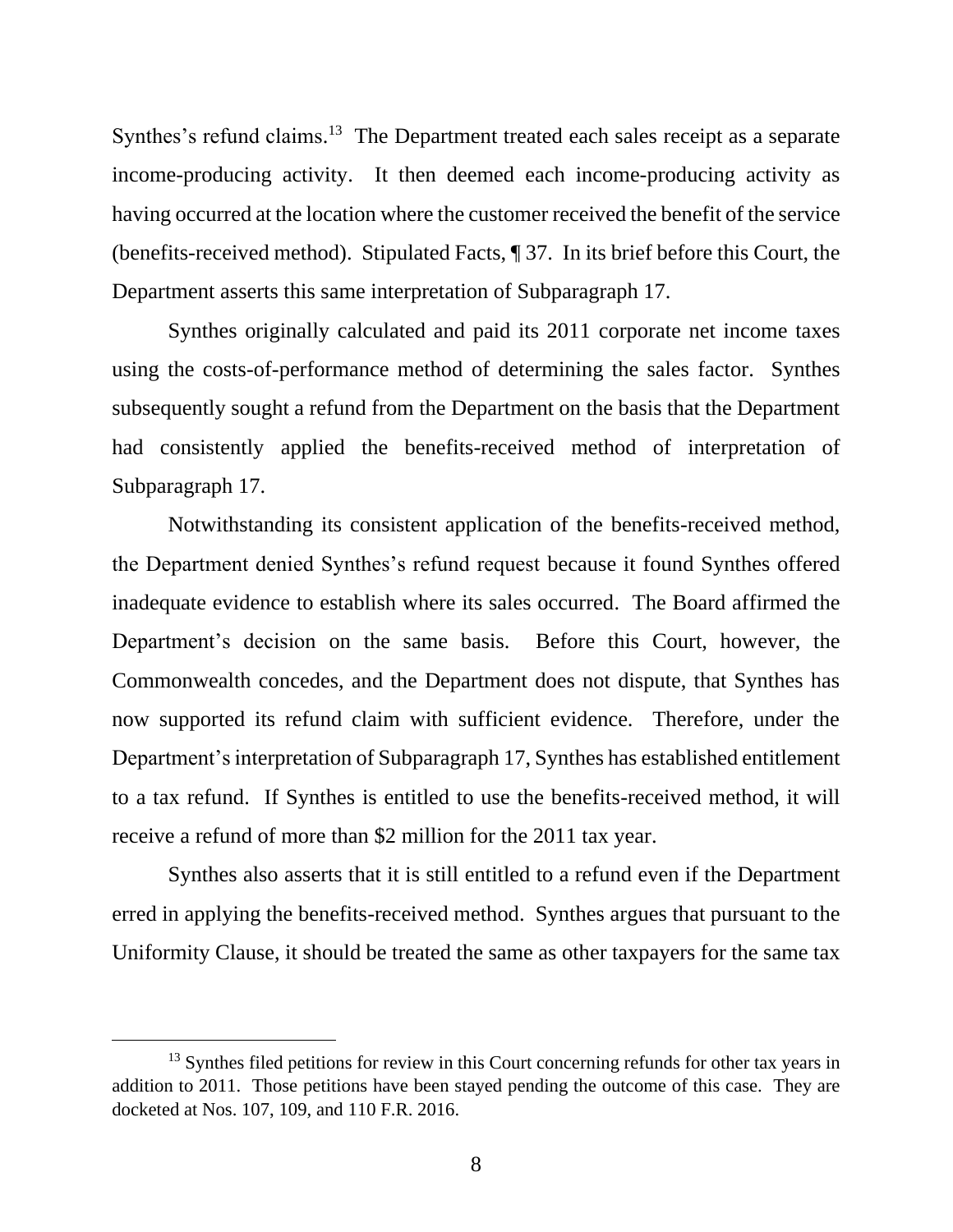year, whose taxes were calculated by the benefits-received method, as enforced by the Department and the Board.

Nonetheless, as discussed above, the Commonwealth argues that the Department erred in applying the benefits-received method, and that Synthes was correct when it calculated its 2011 tax using the costs-of-performance method.

#### **D. Construction of Subparagraph 17**

The Commonwealth acknowledges that the Department has consistently applied and enforced the benefits-received method of calculating the sales factor under Subparagraph 17. Where taxpayers have filed petitions for review, the Board has consistently upheld the Department's position. If further petitions for review were filed with this Court, the Commonwealth reached compromise settlements with the petitioners. Stipulation of Facts  $\P$  50(D), 51(D), 53(D). Thus, this case represents the first time this issue has reached this Court.

#### **1. The Department's Position**

The Department, supported by Synthes, argues the benefits-received method of calculating the sales factor represents the correct interpretation of Subparagraph 17. The Department asserts that the benefits-received method is consistent with the language of the Tax Code. The Department points out that as the agency charged with interpreting and applying the Tax Code, it is entitled to deference in its interpretation.

The Department begins from the premise that the Tax Code fails to define either "income-producing activity" or "costs of performance." The Department reasons that under Subparagraph 17(A), "income-producing activity" for the sale of a service is the actual provision of the service to the customer, because that is what generates the taxpayer's income. Therefore, the Department concludes that the place

9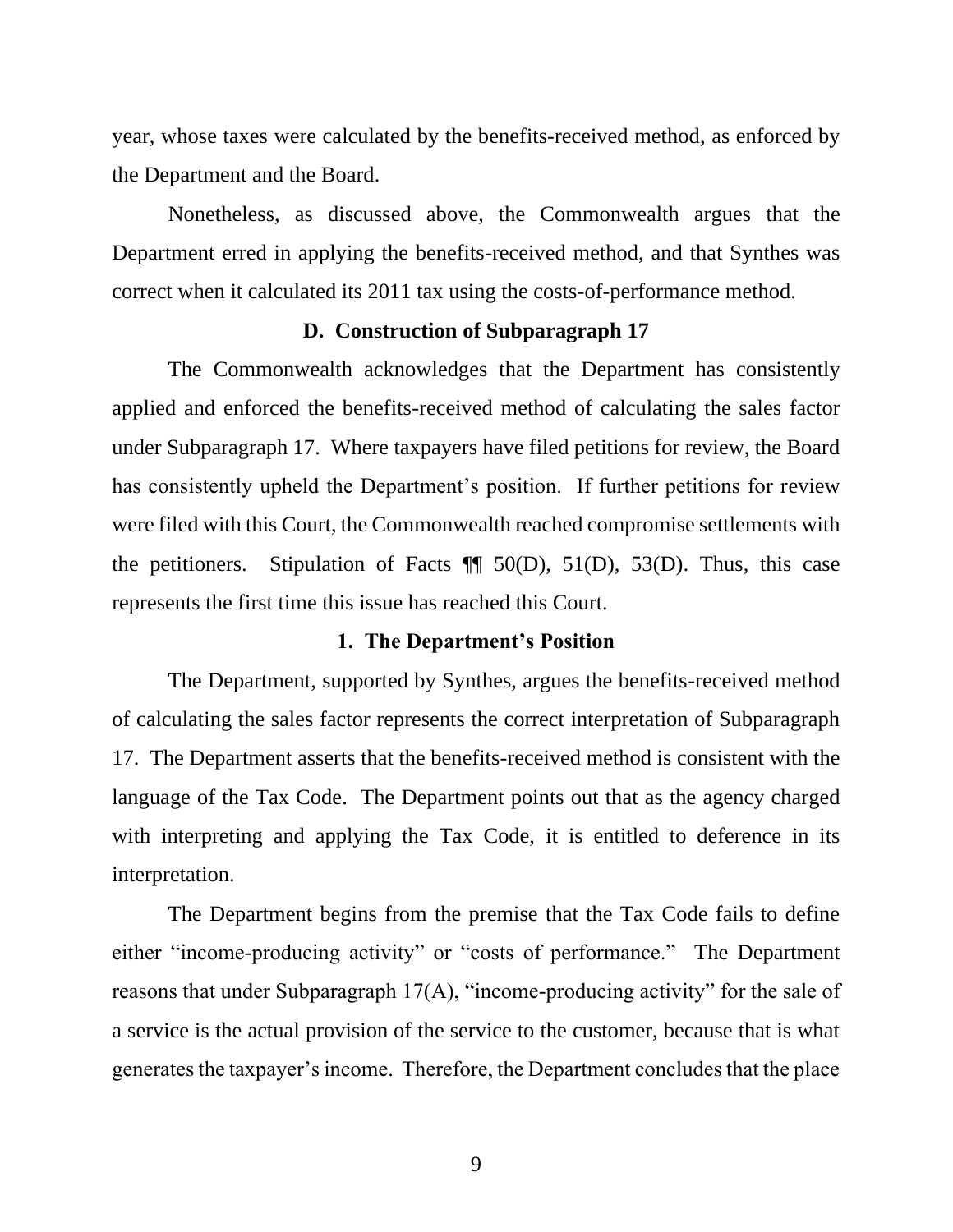where the income-producing activity occurs is the place where the customer receives the benefit of the service, or in other words, where the customer is located. Accordingly, if a customer is outside Pennsylvania, Synthes's income-producing activity regarding that customer occurs outside Pennsylvania.

As for the "costs of performance" under Subparagraph 17(B), the Department reasons that analysis applies only where a customer receives services both inside and outside of Pennsylvania. In that instance, the Department determines whether to allocate each sale of a service to Pennsylvania based on whether the seller incurred more costs of performing the service inside or outside Pennsylvania.

The Department argues the plain meaning of "performance" is "'fulfillment or accomplishment of a promise, contract, or other obligation….'" Br. of Intervenor at 13 (quoting Black's Law Dictionary (5th ed. 1979)). Therefore, the Department contends the location where performance is fulfilled, *i.e.*, the location where the customer receives the service, is the location where income-producing activity is performed.

The Department asserts that its interpretation is consistent with our Supreme Court's analysis in *Commonwealth v. Gilmour Manufacturing Co.*, 822 A.2d 676 (Pa. 2003). In *Gilmour*, the Supreme Court found that with regard to sales of personal property, "the numerator of the sales factor represents the contribution of Pennsylvania consumers and purchasers to the entity's sales, while the denominator represents the contribution of all consumers and purchasers." *Id.* at 683. The Department suggests there is no reason to calculate the sales factor differently regarding sales of services.

The Department further argues that the benefits-received method of calculating the sales factor apportions sales of services more fairly than the costs-of-

10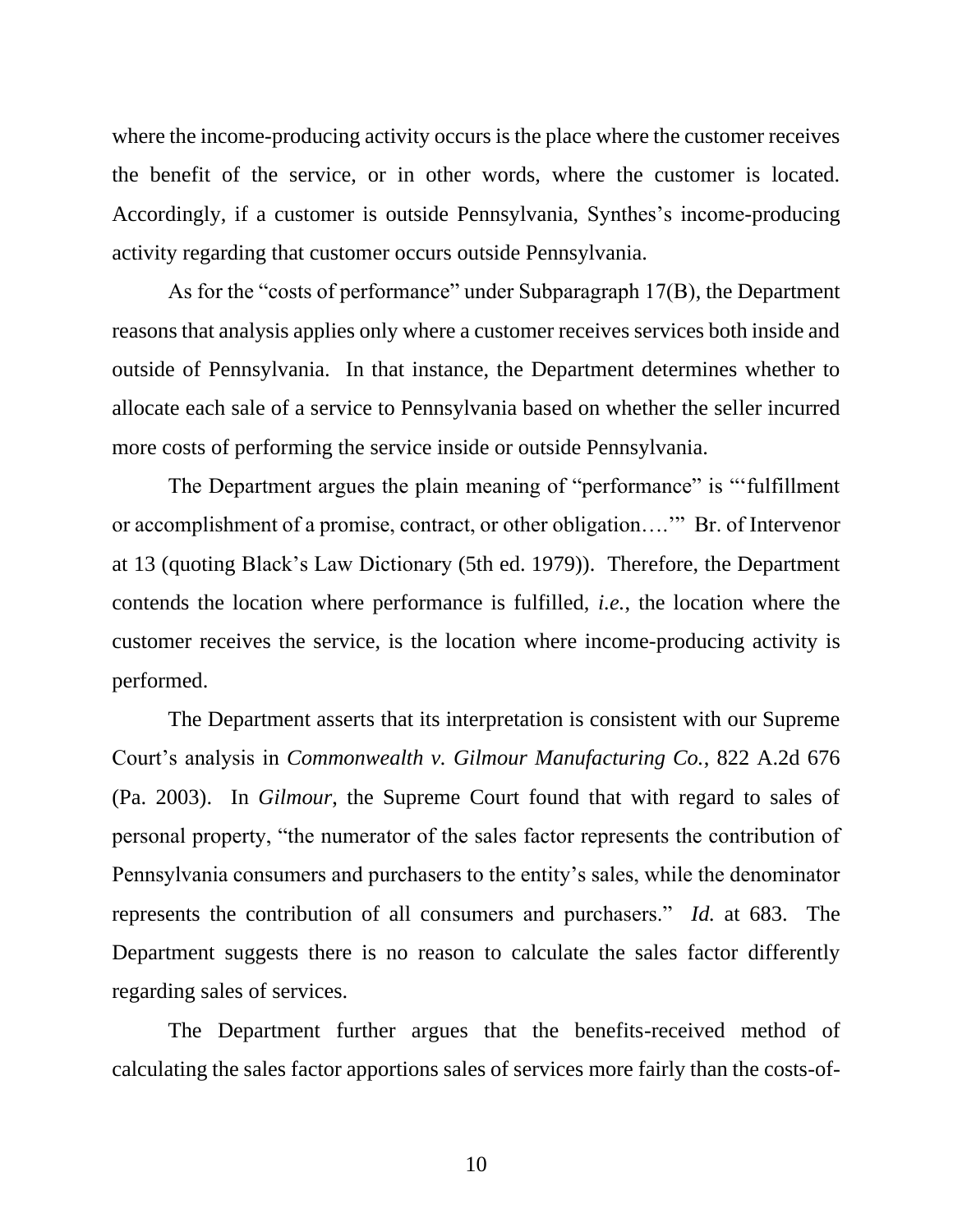performance method advocated by the Commonwealth. Under the costs-ofperformance method, out-of-state corporations providing services to Pennsylvania customers would be able to avoid taxes on services that would be taxable if performed by a Pennsylvania corporation, thus imposing a disadvantage on Pennsylvania businesses and providing a disincentive for businesses to locate in Pennsylvania.

The Department also points out that although Pennsylvania did not formally adopt the Uniform Disposition of Income for Tax Purposes Act (Uniform Act),<sup>14</sup> the language of Subparagraph 17 is taken directly from the Uniform Act. Br. of Intervenor at 22 (citing *Gilmour*). The Department posits that statutes uniform with those of other states should be construed to effect their general purpose of uniformity with the laws of those other states. Br. of Intervenor at 15 (citing 1 Pa. C.S. § 1927). The Department cites decisions from several other jurisdictions that have applied the Uniform Act consistently with the Department's interpretation of Subparagraph 17. *See* Br. of Intervenor at 16-17 (citing, *e.g*., *Walter E. Heller Western, Inc. v. Ariz. Dep't of Revenue*, 775 P.2d 1113, 1116 (Ariz. 1989) (consumer's location controls allocation of sales other than tangible personal property; "the term, 'income producing activity,' in our regulation contemplates only direct sales payment activity by the consumer"); *Bank of Am. Consumer Card Holdings v. N.J. Div. of Taxation*, 29 N.J. Tax 427, 464 (2016) (service fee is earned where customer receives the benefit of the service); *DIRECTV, Inc. v. S.C. Dep't of Revenue*, 804 S.E.2d 633, 640-41 (S.C. App. 2017) (sales factor for corporation providing service to customers

<sup>&</sup>lt;sup>14</sup> The Uniform Disposition of Income for Tax Purposes Act (Uniform Act) was drafted by the National Conference of Commissioners on Uniform State Laws (National Conference). The National Conference recommended the Uniform Act in 1957 for adoption by all of the states. [https://www.uniformlaws.org/HigherLogic/System/DownloadDocumentFile.ashx?DocumentFile](https://www.uniformlaws.org/HigherLogic/System/DownloadDocumentFile.ashx?DocumentFileKey=1ed71060-2212-9426-e7f7-e723d9cb4929&forceDialog=0) [Key=1ed71060-2212-9426-e7f7-e723d9cb4929&forceDialog=0](https://www.uniformlaws.org/HigherLogic/System/DownloadDocumentFile.ashx?DocumentFileKey=1ed71060-2212-9426-e7f7-e723d9cb4929&forceDialog=0) (last visited July 23, 2020).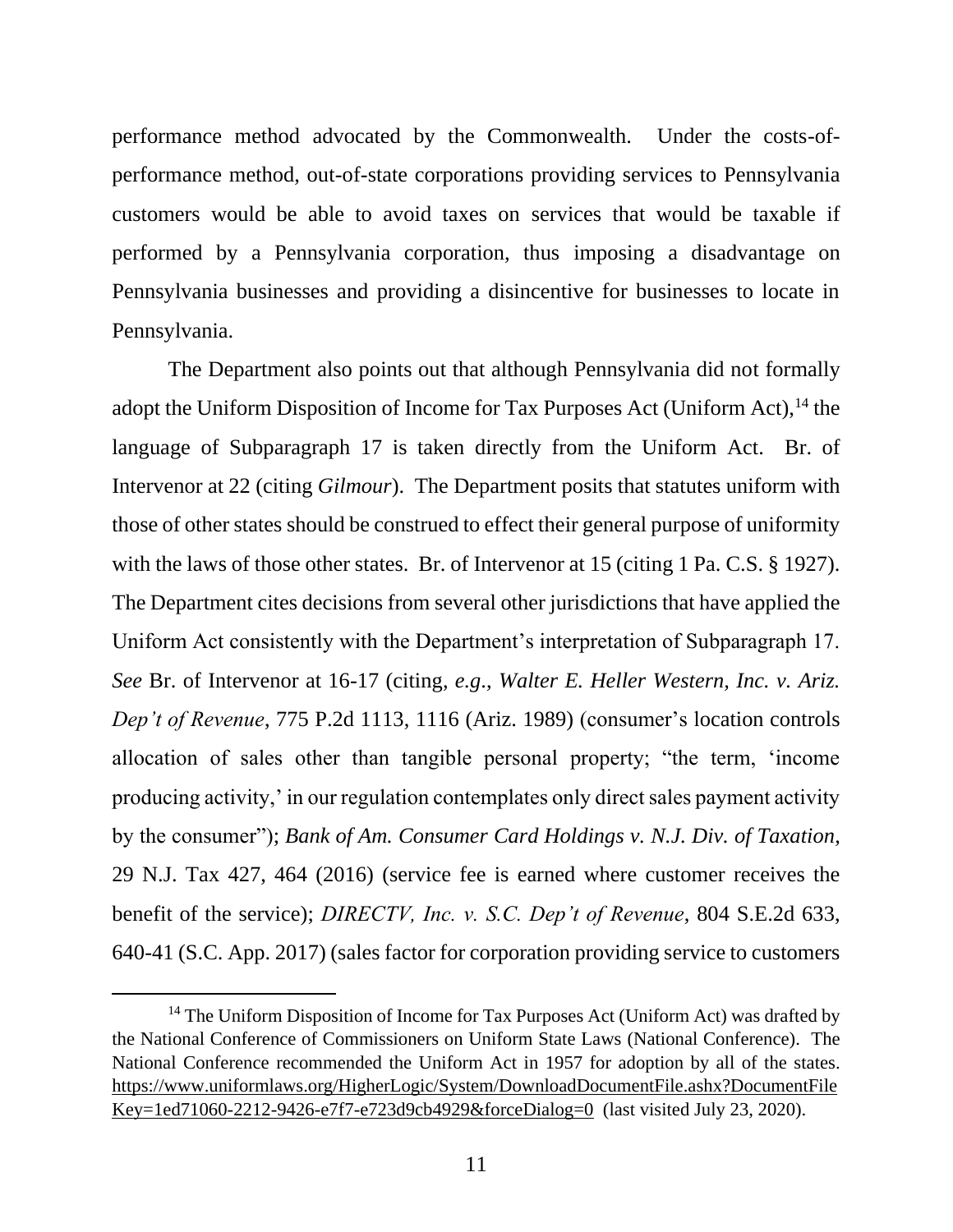in multiple states was calculated based on where customers receiving services were located)); *cf. Ameritech Publ'g, Inc. v. Wis. Dep't of Revenue* (Wis. Ct. App. No. 2009AP445, filed June 24, 2010), 2010 WL 2519583 at \*12 (service provided by Wisconsin corporation distributing phone directory consisted of providing access to local Wisconsin directory market, not merely delivery of phone books in other states; therefore, sales factor was to be calculated based on fees paid by Wisconsin advertisers rather than phone book recipients).

Finally, the Department argues that as the agency charged with applying and enforcing the Tax Code, it is entitled to deference in its interpretation of the Tax Code's provisions. Br. of Intervenor at 17 (citing *Phila. Suburban Corp. v. Commonwealth*, 601 A.2d 893, 898 (Pa. Cmwlth. 1992)). The Department observes, moreover, that because the Tax Code is technically complex, this Court should be even more reluctant to substitute its discretion for that of the Department, the agency with expertise in interpreting the Tax Code. Br. of Intervenor at 17-18 (citing *Phila. Suburban*; *Smithkline Beckman Corp. v. Commonwealth*, 482 A.2d 1344, 1353 (Pa. Cmwlth. 1984)).

#### **2. The Commonwealth's Position**

The Commonwealth contends the Department's interpretation of Subparagraph 17 is incorrect. The Commonwealth insists Synthes correctly calculated its sales factor for its 2011 taxes by applying the costs-of-performance method. Therefore, Synthes is not entitled to a refund.

The Commonwealth first asserts that the Department's interpretation of Subparagraph 17 is not entitled to substantial deference because it was never adopted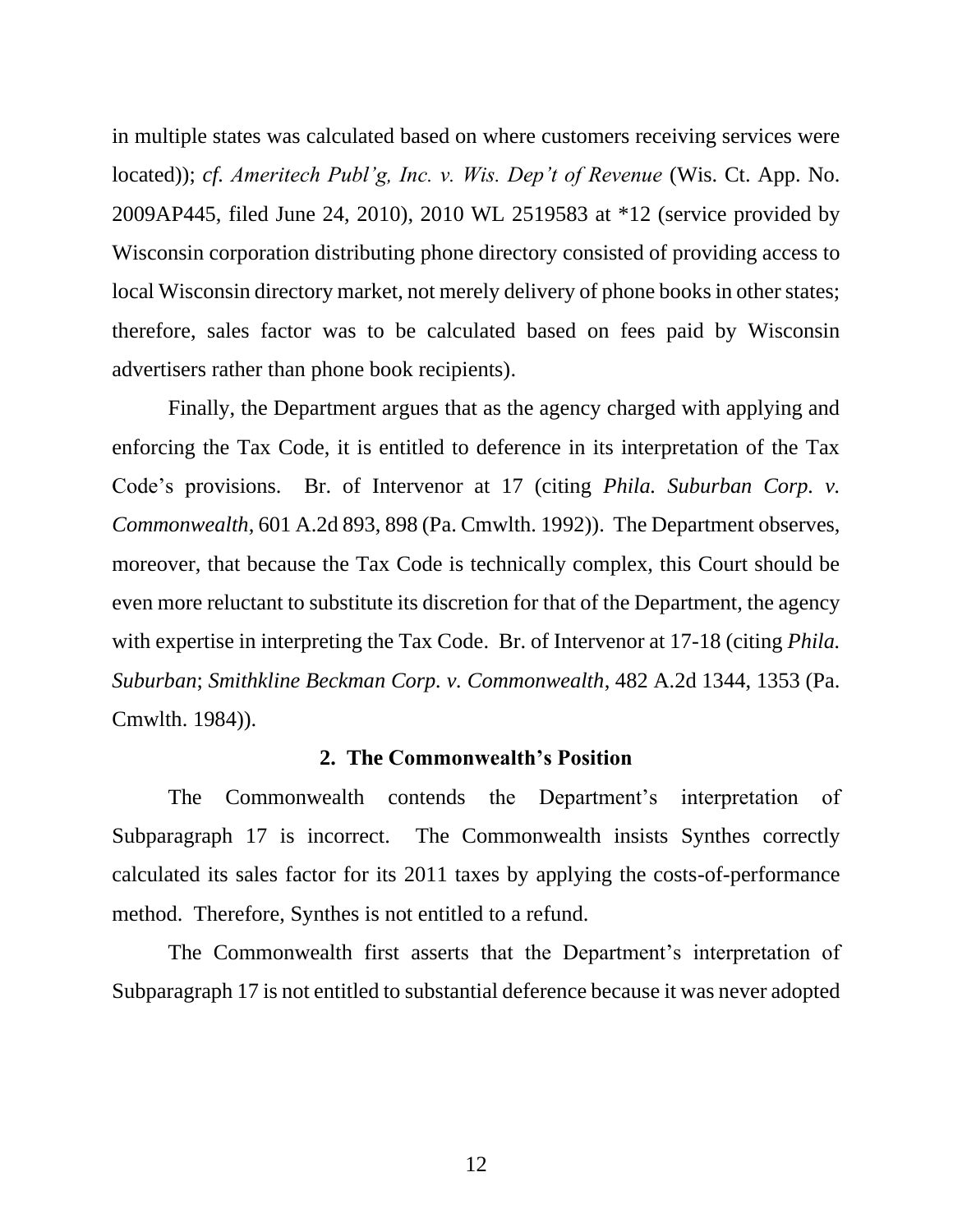as a legislative regulation.<sup>15</sup> Because the Department's interpretation is merely an interpretive rule, it does not have the force of law. Br. of Resp't at 17 (citing *Dechert LLP v. Commonwealth*, 998 A.2d 575, 584 n.8 (Pa. 2010); *Graham Packaging Co., LP v. Commonwealth*, 882 A.2d 1076, 1079 n.5 (Pa. Cmwlth. 2005)). The Commonwealth observes that a court may disregard an agency's interpretive rule if it is unwise or violates the legislature's intent. Br. of Resp't at 17 (citing *Gilmour*, 822 A.2d at 679; *Girard Sch. Dist. v. Pittenger*, 392 A.2d 261, 263 (Pa. 1978)).

The Commonwealth contends the Department's application of the benefitsreceived method of calculating the sales factor fails to effectuate the legislature's intent. The Commonwealth acknowledges that the plain language of a statute is the best indication of legislative intent, but the terms "income-producing activity" and "costs of performance" in Subparagraph 17 are not defined in the Tax Code. The Commonwealth argues the Department's interpretation of Subparagraph 17 is incorrect because it views Subparagraph 17 from the customer's perspective rather than based on the taxpayer's actions. The Commonwealth notes there is no express "benefits-received" language in Subparagraph 17. The Commonwealth further asserts that Subparagraph 17 contains no language supporting the Department's treatment of each service receipt as a separate income-producing activity.

The Commonwealth suggests the Department's application of the benefitsreceived method produces a result the legislature could not have intended. Contrary to the Department's argument that it properly construes Subparagraph 17 consistently with the calculation of the sales factor for sales of tangible property, the

<sup>&</sup>lt;sup>15</sup> The Commonwealth correctly points out that the Department's interpretation of Subparagraph 17 is contained only in "general policy statements" such as "internal memoranda, instructions to auditors, correspondence, and *Information Notice – Corporation Taxes 2014-01*." Br. of Resp't at 18.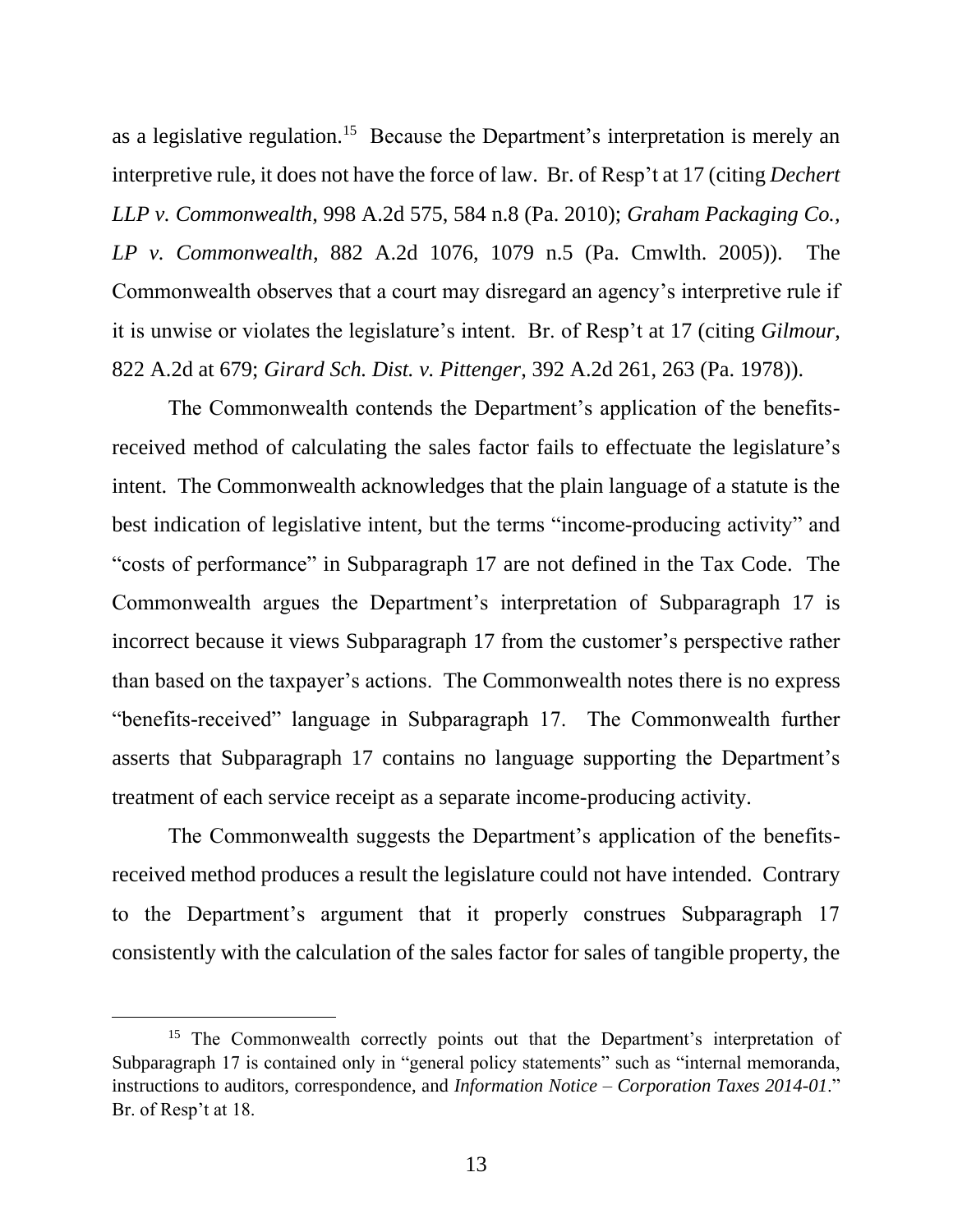Commonwealth argues the two provisions have different language and the legislature would not have enacted two different provisions if it had wanted them to be applied the same way. Br. of Resp't at 21 (citing 72 P.S.  $\S$  7401(3)2.(a)(16) &  $(17)$ ).

The Commonwealth further observes that Subparagraph 17(B) expressly requires a costs-of-performance analysis if income-producing activities for sales of services occur both inside and outside of Pennsylvania. The Commonwealth contends that the Department's interpretation of Subparagraph 17 would render this requirement of Subparagraph 17(B) meaningless. (However, as discussed above, the Department explained that Subparagraphs 17(A) and (B) apply in different situations.)

The Commonwealth concedes Subparagraph 17 is a verbatim adoption of the language of Section 17 of the Uniform Act. However, the Commonwealth argues that Section 17 of the Uniform Act has drawn criticism because changes in economics, developing technology, and increasing globalization allow both goods and services to be supplied remotely to a much greater degree than was possible when the Uniform Act was originally drafted in the 1950s.

In 2014, the Multistate Tax Commission (Commission), created in 1967 to promote uniform taxation of multistate businesses, recommended amending Section 17 of the Uniform Act to a rule clearly sourcing service receipts to the state in which services were delivered. In other words, the Commission recommended an amendment clarifying application of the benefits-received rule, which the Department was already applying.

Pennsylvania's legislature enacted the recommended amendment to Subparagraph 17 effective January 1, 2014. For calculation of the sales factor,

14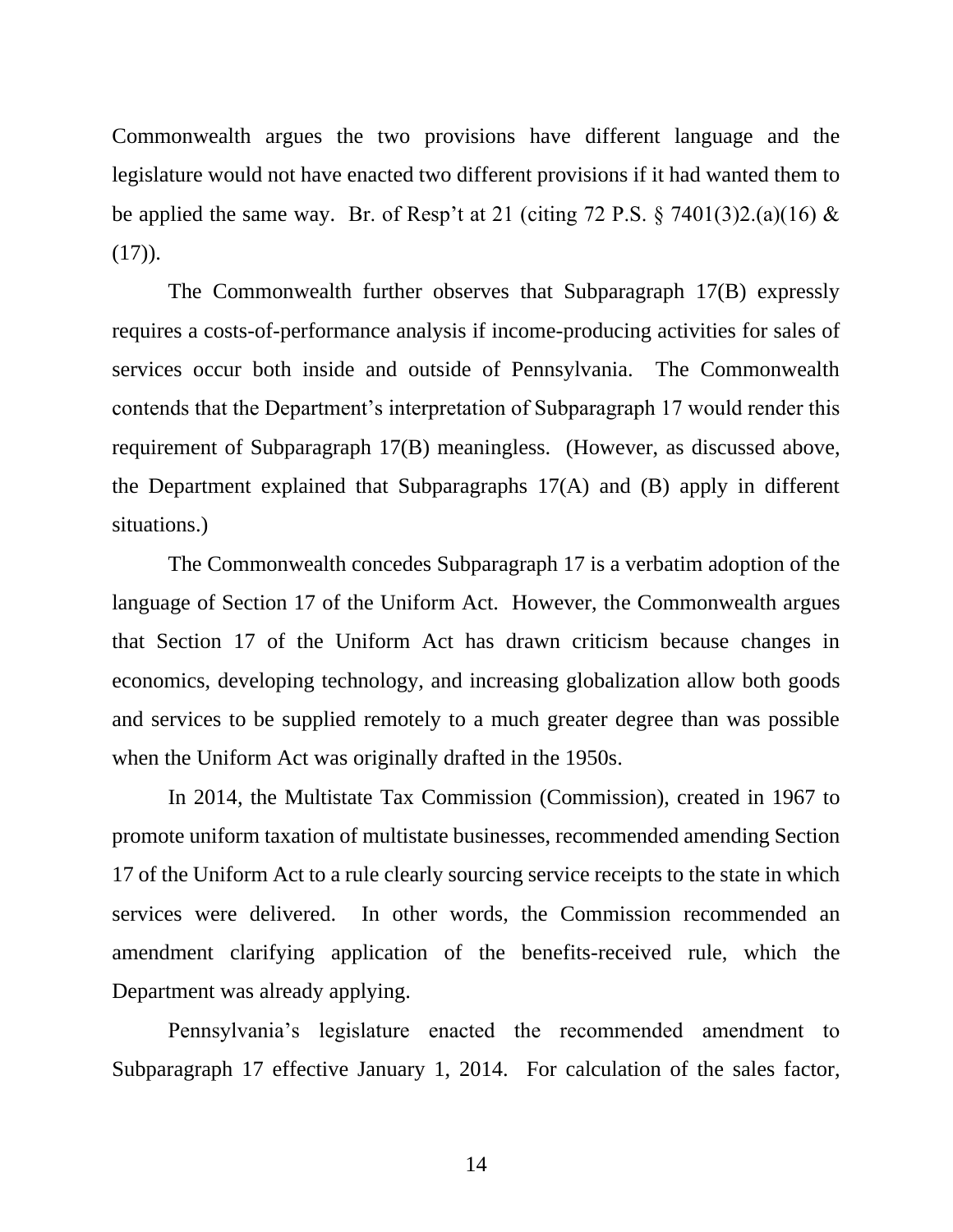service receipts<sup>16</sup> are now expressly sourced to Pennsylvania "if the service is delivered to a location in this State. If the service is delivered both to a location in and outside this State, the sale is in this State based upon the percentage of total value of the service delivered to a location in this State." *See* Act of July 9, 2013, P.L. 270, 72 P.S. § 7401(3)2.(a)(16.1)(C)(I).

The Commonwealth argues there would have been no need for the legislature to amend Subparagraph 17 if it already provided for application of the benefitsreceived method as the Department claims. Therefore, the Commonwealth insists the legislature's amendment of Subparagraph 17 in 2014 demonstrates that the pre-2014 version of Subparagraph 17 was not intended to have the meaning ascribed to it by the Department. The Commonwealth also asserts that although the legislature amended Subparagraph 17 regarding sales of services, the costs-of-performance method continues to apply to sales of intangibles. The Commonwealth contends this further demonstrates that the legislature previously intended the pre-2014 Subparagraph 17 to apply the costs-of-performance method to sales of services.

In contrast to the Department's citation of *Gilmour* as analogous, the Commonwealth cites *RB Alden Corp. v. Commonwealth*, 142 A.3d 169 (Pa. Cmwlth. 2016), in which it contends this Court construed Subparagraph 17 in terms of performance costs, without mentioning the benefits-received method. We find the Commonwealth's contention unpersuasive. *RB Alden* concerned taxation on the capital gain from the sale of a partnership interest. At issue was whether the proceeds of the sale should be sourced to New York, where the partnership (a

<sup>&</sup>lt;sup>16</sup> The pre-2014 language of Subparagraph 17 continues to apply to sales other than those under Subparagraphs 16 (sales of tangible personal property) and 16.1 (the amended provision regarding sales of services). *See* 72 P.S. § 7401(3)2.(a)(17). Subparagraph 16.1 was added by the Act of July 9, 2013, P.L. 270.

**<sup>(</sup>Footnote continued on next page…)**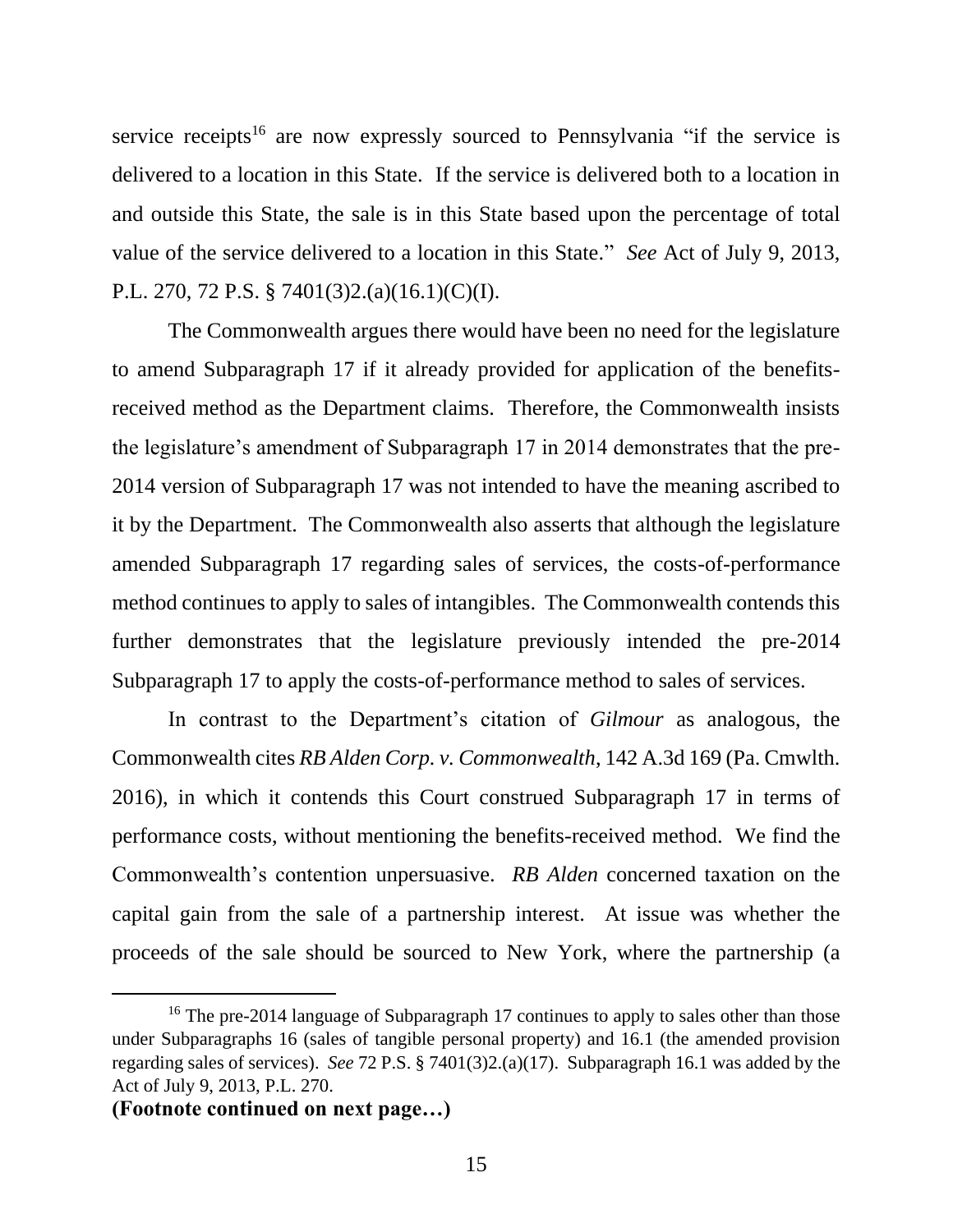Delaware taxpayer) was headquartered, or Pennsylvania, where the real property from which the sale was derived was located. 17 *Id*. at 172. The taxpayer argued that "all of the activities associated with the acquisition, holding and disposition of the [p]artnership interest occurred at the headquarters in New York." *Id.* at 179.

However, this Court found in *RB Alden* that the taxpayer's income-producing activity, which was its operation and management of the real property from which the sale was derived, occurred in Pennsylvania, where the property was located. *Id.* This Court observed further that the costs related to performing the taxpayer's management services were also generated in Pennsylvania. Thus, both the costs of performing management services and the benefits of those services arose in Pennsylvania. *Id.* Accordingly, a choice between the costs-of-performance method and the benefits-received method under Subparagraph 17 was not at issue in *RB Alden*.

The Commonwealth counters the Department's citation of decisions from other states applying the benefits-received method with its own list of decisions it claims have applied, either explicitly or implicitly, the costs-of-performance method. *See* Br. of Resp't at 29-30 (citing *Univ. of Phoenix, Inc. v. Ind. Dep't of State Revenue*, 88 N.E.3d 805, 810-12 (Ind. T.C. 2017); *AT&T Corp. v. Dep't of Revenue*, 358 P.3d 973, 982 (Or. 2015); *Comcast Holdings Corp. v. Tenn. Dep't of Revenue* (Tenn. Ct. App. No. M2017-02250-COA-R3-CV, filed April 25, 2019), 2019 Tenn. App. LEXIS 193; *Corp. Exec. Bd. Co. v. Va. Dep't of Taxation*, 822 S.E.2d 918, 921-23, 930 (Va. 2019)). *University of Phoenix* concerned an Indiana tax provision that specifically related to telecommunications and broadcast services and spoke expressly and exclusively in terms of costs of performance, regardless of whether

 $17$  Also at issue, although not relevant here, was whether the sale of the partnership interest generated business income or non-business income.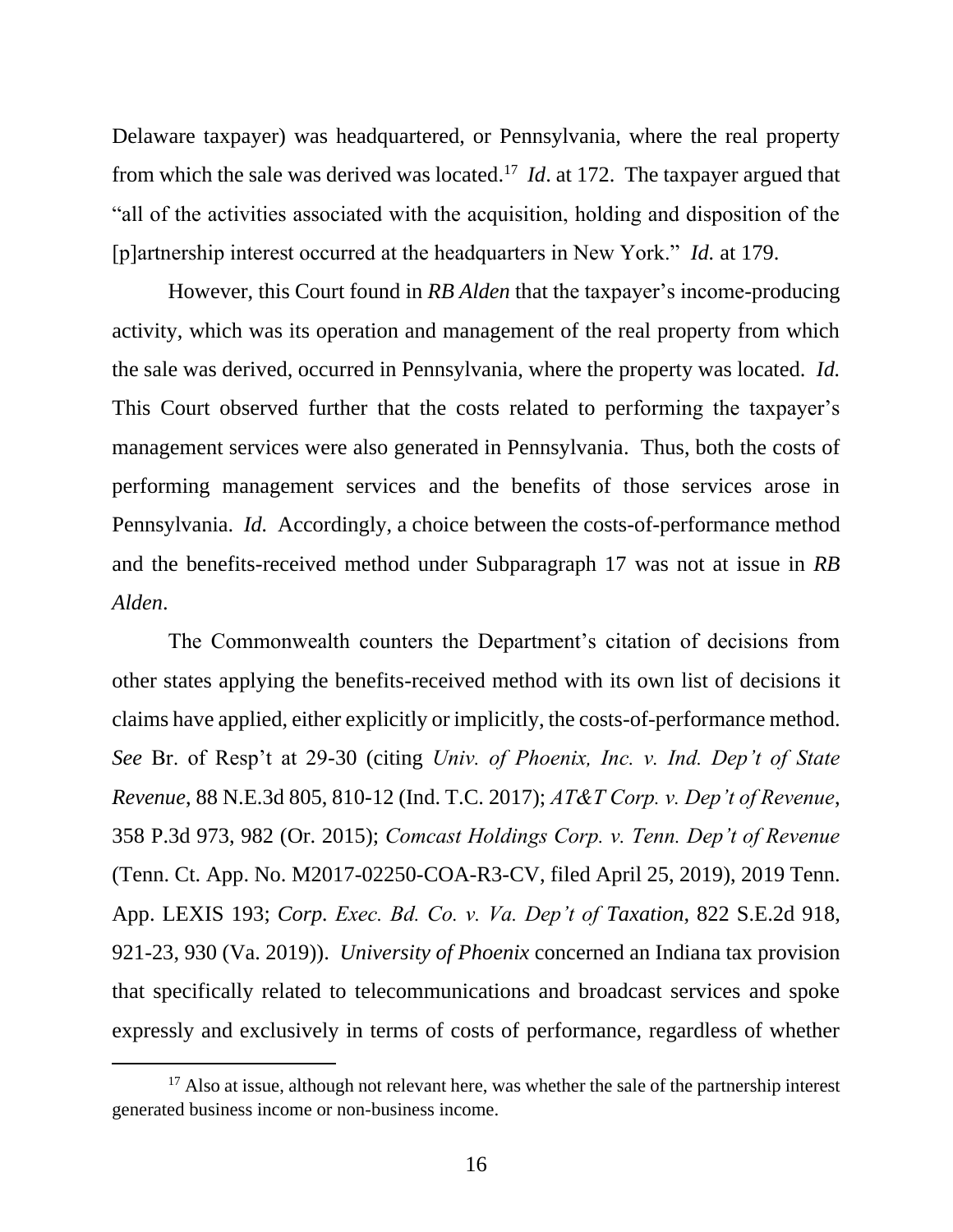such costs were incurred inside or outside of Indiana. *See Univ. of Phoenix*, 88 N.E.3d at 812 (citing Ind. Code § 6-3-2-2(f)(2)). *AT&T* and *Comcast* applied state statutes that, unlike the Tax Code in Pennsylvania, expressly defined both "incomeproducing activity" and "costs of performance." *AT&T*, 358 P.3d at 983-84 (quoting Or. Rev. Code 150-314.665(4)(2), (4)); *Comcast*, slip op. at \_\_, 2019 Tenn. App. LEXIS 193 at \*29-\*31 (quoting Tenn. Comp. R. & Regs. 1320-06-01-.34). In *Corporate Executive Board*, the court specifically observed that "there is no standard market sourcing rule akin to the cost-of-performance rule that used to be more prevalent." *Corp. Exec. Bd.*, 822 S.E.2d at 929. Rather, various states apply various rules, including the benefits-received approach, and in each state, differences may exist even where the same approach is applied. *Id.* Thus, these decisions do not advance the Commonwealth's position.

The Commonwealth also asserts that the Indiana Tax Court's decision in *University of Phoenix* surveyed decisions from around the country and opined that the benefits-received method was supportable in states where a statute or a regulation imposed that interpretation. Br. of Resp't at 31 (citing *Univ. of Phoenix*, 88 N.E.3d at 813). The Commonwealth posits that because the Department has not formally enacted such a regulation, the costs-of-performance method necessarily applies to corporate taxpayersin Pennsylvania. However, *University of Phoenix* does not stand for such a proposition, and we are not persuaded by the Commonwealth's reasoning.

#### **3. Ambiguity of Subparagraph 17**

A statute is ambiguous when it is reasonably susceptible of more than one interpretation or its language is vague, uncertain, or indefinite. *McCloskey v. Pa. Pub. Util. Comm'n*, 219 A.3d 692 (Pa. Cmwlth. 2019). Here, the Department and the Commonwealth assert differing interpretations of Subparagraph 17. Both are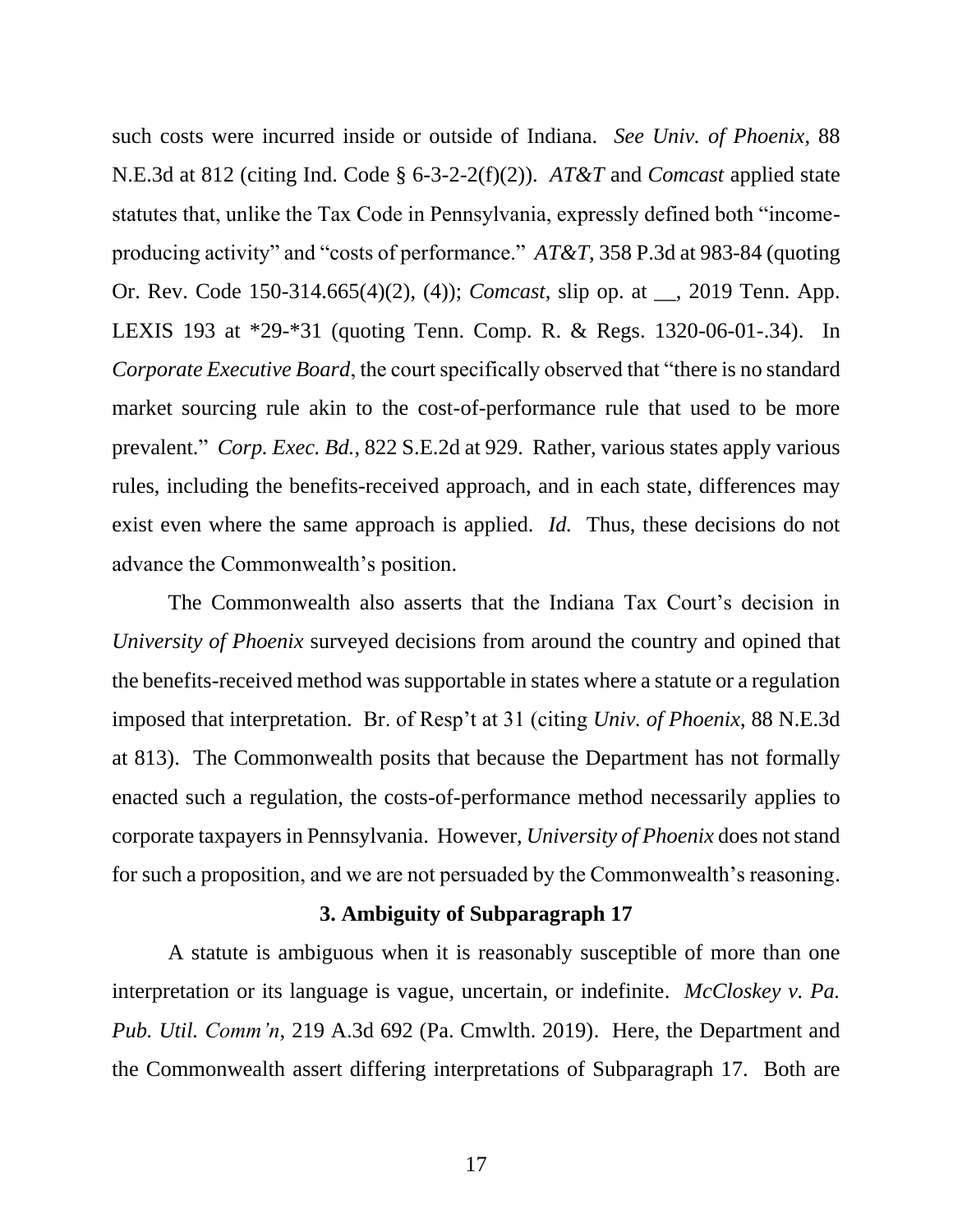facially reasonable, especially because the Tax Code fails to define the terms "income-producing activity" and "costs of performance." We therefore conclude Subparagraph 17 is ambiguous. *Accord AT&T Corp.*, 358 P.3d at 982 ("[c]ommentators have routinely criticized [Section 17 of the Uniform Act] for its ambiguity").

When a statute is ambiguous, courts generally defer to the expertise of the agency charged with interpretation and enforcement responsibilities with respect to that statute. In this case, that agency is the Department. *See Stodghill v. Pa. Dep't of Corr.*, 150 A.3d 547, 554 (Pa. Cmwlth. 2016) (citing 1 Pa. C.S. § 1921(c)(8); *Packer v. Bureau of Prof'l & Occupational Affairs, Dep't of State, State Bd. of Nursing*, 99 A.3d 965, 969 (Pa. Cmwlth. 2014), *overruled on other grounds by McGrath v. Bureau of Prof'l & Occupational Affairs, State Bd. of Nursing*, 146 A.3d 310 (Pa. Cmwlth. 2016); *Velocity Express v. Pa. Human Relations Comm'n*, 853 A.2d 1182, 1185 (Pa. Cmwlth. 2004)). Deference applies unless the agency's interpretation of its enabling statute is erroneous or frustrates the legislature's intent. *Stodghill*, 150 A.3d at 554 (citing *Packer*; *Rosen v. Bur. of Prof. & Occupational Affairs, State Architects Licensure Bd.*, 763 A.2d 962, 968 (Pa. Cmwlth. 2000)).

The Commonwealth contends that the Department's interpretation of Subparagraph 17 is not entitled to deference because it frustrates the legislature's intent. The Commonwealth points to the legislature's amendment of Subparagraph 17 in 2014 to provide clearly for application of the benefits-received method. The Commonwealth argues that amendment would have been pointless if Subparagraph 17 already required application of the benefits-received method. Thus, the Commonwealth asserts there was no other possible reason for the amendment other than to disapprove the Department's prior interpretation of the pre-2014 version of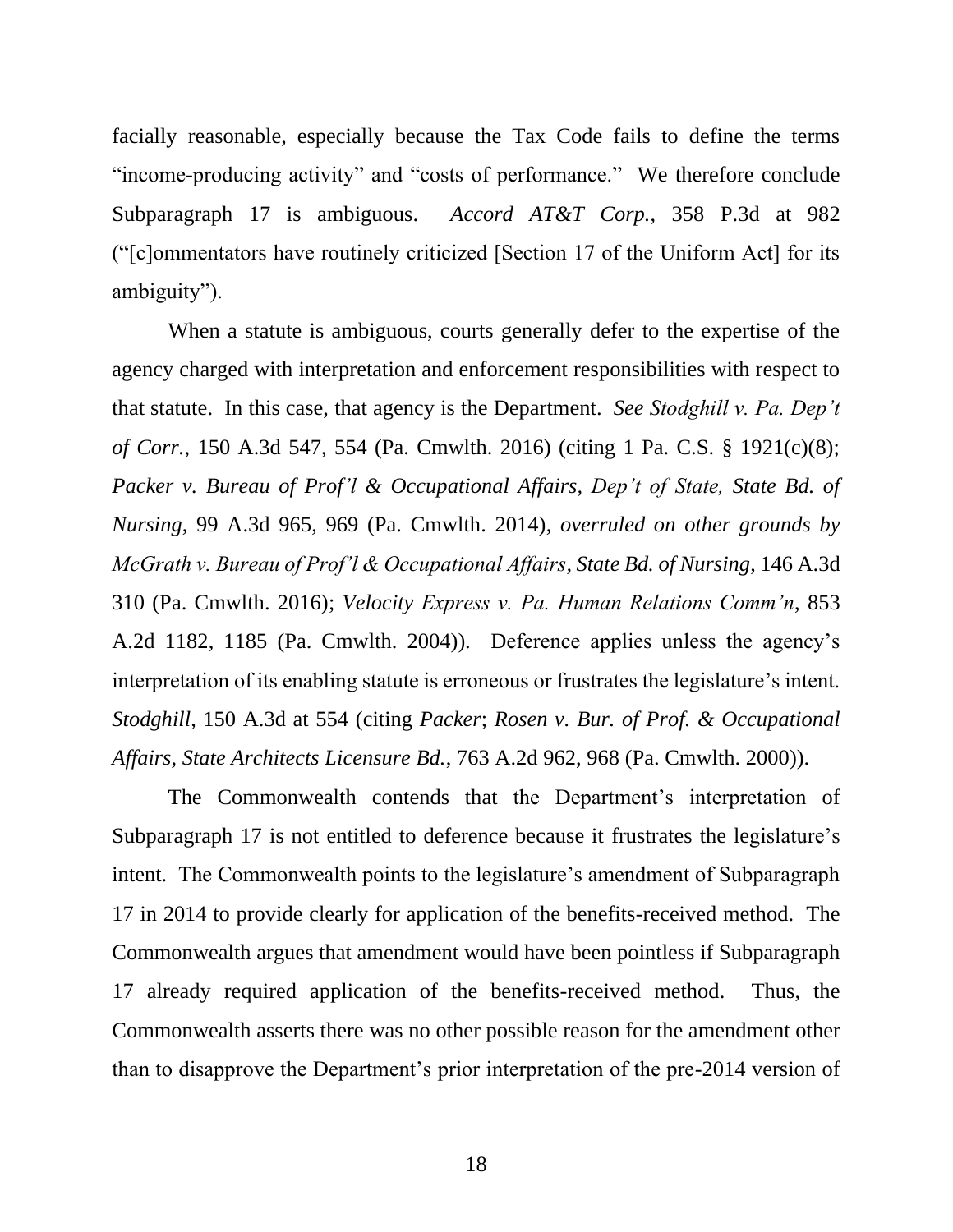Subparagraph 17. Therefore, the Commonwealth posits that the Department's interpretation of Subparagraph 17 prior to its amendment must have been incorrect.

However, it is undisputed that the Department has consistently interpreted Subparagraph 17 as applying the benefits-received method for many years. The legislature acquiesced in that interpretation. In fact, the legislature's amendment of Subparagraph 17 clarified, rather than altered, the application of the benefitsreceived method the Department was already applying and enforcing. When the legislature amends a statute that has been the subject of a longstanding administrative interpretation, but does not revise or repeal the agency's interpretation, this is evidence that the legislature has acquiesced in the interpretation and that the interpretation is, in fact, the one the legislature intended. *Gilligan v. Pa. Horse Racing Comm'n*, 422 A.2d 487, 491 (Pa. 1980). We reject the Commonwealth's argument that the legislature's amendment of Subparagraph 17 disapproved the Department's longstanding interpretation, because we find the legislative amendment did not change that interpretation, but merely eliminated any previous ambiguity, as recommended by the Commission.

We conclude that the Department's interpretation of Subparagraph 17 is not contrary to the legislature's intent. Therefore, we uphold the Department's application of the benefits-received method of calculating the sales factor. Inasmuch as the Commonwealth concedes that Synthes met its burden of showing entitlement to a refund under the benefits-received method, we reverse the Board's decision and remand this matter for issuance of the appropriate tax refund to Synthes for tax year 2011.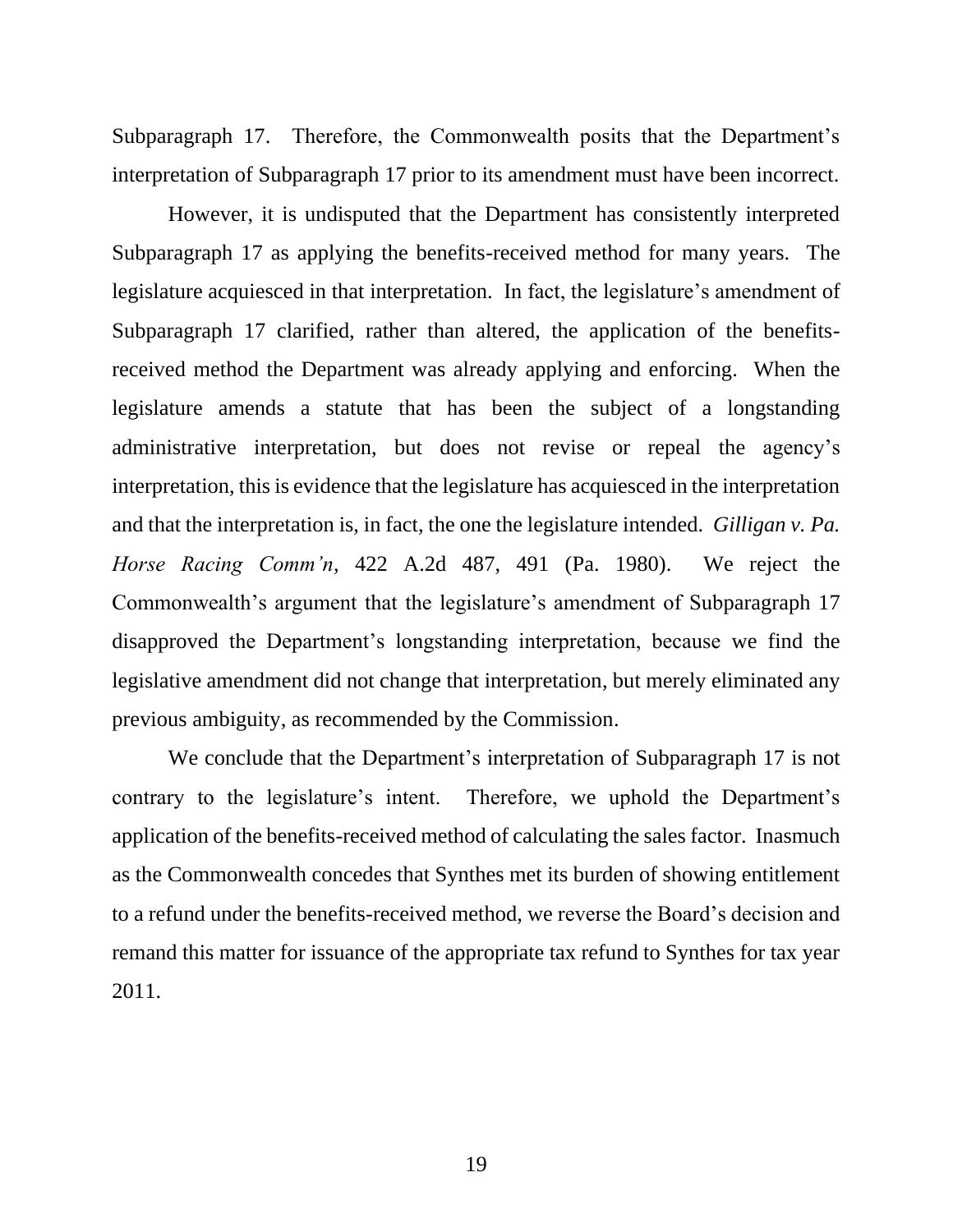#### **E. Uniformity Clause**

Finally, because we agree with Synthes that it is entitled to the tax refund it seeks, we do not address its alternate argument under the Uniformity Clause. "'When a case raises both a constitutional and a non-constitutional issue, a court should not reach the constitutional issue if the case can properly be decided on nonconstitutional grounds.'" *Commonwealth v. Martinez*, 147 A.3d 517, 530 (Pa. 2016) (quoting *P.J.S. v. Pa. State Ethics Comm'n*, 723 A.2d 174, 176 (Pa. 1999)).

#### **IV. Conclusion**

Based on the foregoing discussion, we grant the Department's application to intervene. Further, we find that the Department's interpretation of Subparagraph 17, rather than the Commonwealth's interpretation, is correct. Therefore, Synthes is entitled to the tax refund it seeks. Accordingly, we reverse the Board's decision and remand to the Board for further remand to the Department to issue the appropriate tax refund.

# ELLEN CEISLER, Judge

\_\_\_\_\_\_\_\_\_\_\_\_\_\_\_\_\_\_\_\_\_\_\_\_\_\_\_\_\_\_\_\_\_\_

Judge Cohn Jubelirer dissents and wishes to be so noted.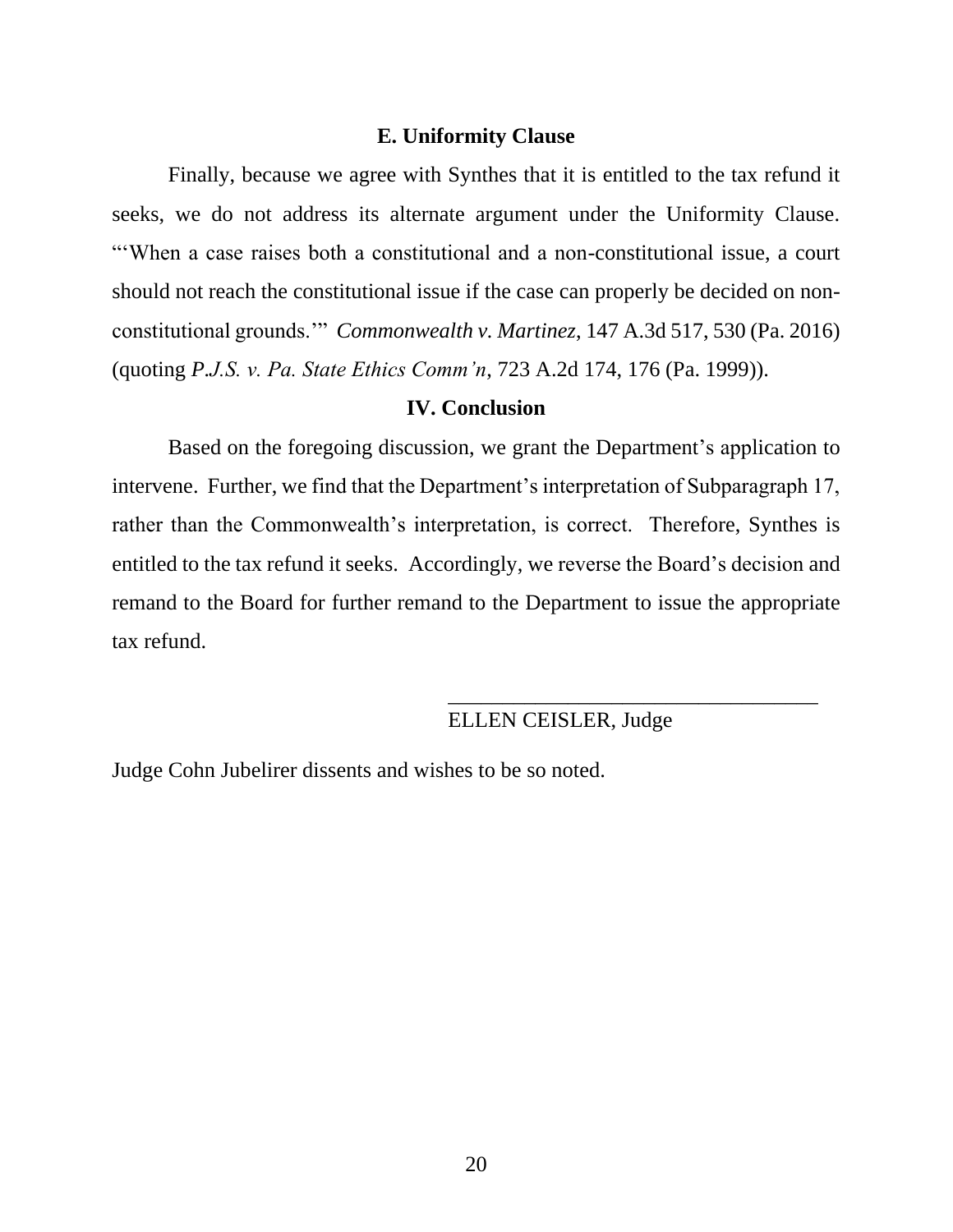## IN THE COMMONWEALTH COURT OF PENNSYLVANIA

| Synthes USA HQ, Inc.,         |                                |
|-------------------------------|--------------------------------|
| Petitioner                    |                                |
|                               |                                |
|                               | $\therefore$ No. 108 F.R. 2016 |
|                               |                                |
| Commonwealth of Pennsylvania, |                                |
| Respondent                    |                                |

# **O R D E R**

AND NOW, this  $24<sup>th</sup>$  day of July, 2020:

The application of the Pennsylvania Department of Revenue (Department) for intervention is GRANTED.

The order of the Commonwealth of Pennsylvania, Board of Finance and Revenue (Board), is REVERSED.

This matter is REMANDED to the Board, and the Board is directed to remand this matter to the Department for issuance of a tax refund to Synthes USA HQ, Inc. for tax year 2011, in an amount to be determined by the Department consistent with the foregoing opinion.

Unless exceptions are filed within 30 days pursuant to [Pa. R.A.P. 1571\(i\),](https://advance.lexis.com/document/?pdmfid=1000516&crid=fb9198a0-cb95-4185-a8a2-26fa2bb4c0e7&pddocfullpath=%2Fshared%2Fdocument%2Fcases%2Furn%3AcontentItem%3A5TMN-MC91-F956-S000-00000-00&pdcontentcomponentid=9295&pdshepid=urn%3AcontentItem%3A5TMP-MH71-DXC8-73BC-00000-00&pdteaserkey=sr2&pditab=allpods&ecomp=kxdsk&earg=sr2&prid=62ceacf7-2772-449c-b90f-12588565ffac) this order shall become final.

Jurisdiction is relinquished.

ELLEN CEISLER, Judge

\_\_\_\_\_\_\_\_\_\_\_\_\_\_\_\_\_\_\_\_\_\_\_\_\_\_\_\_\_\_\_\_\_\_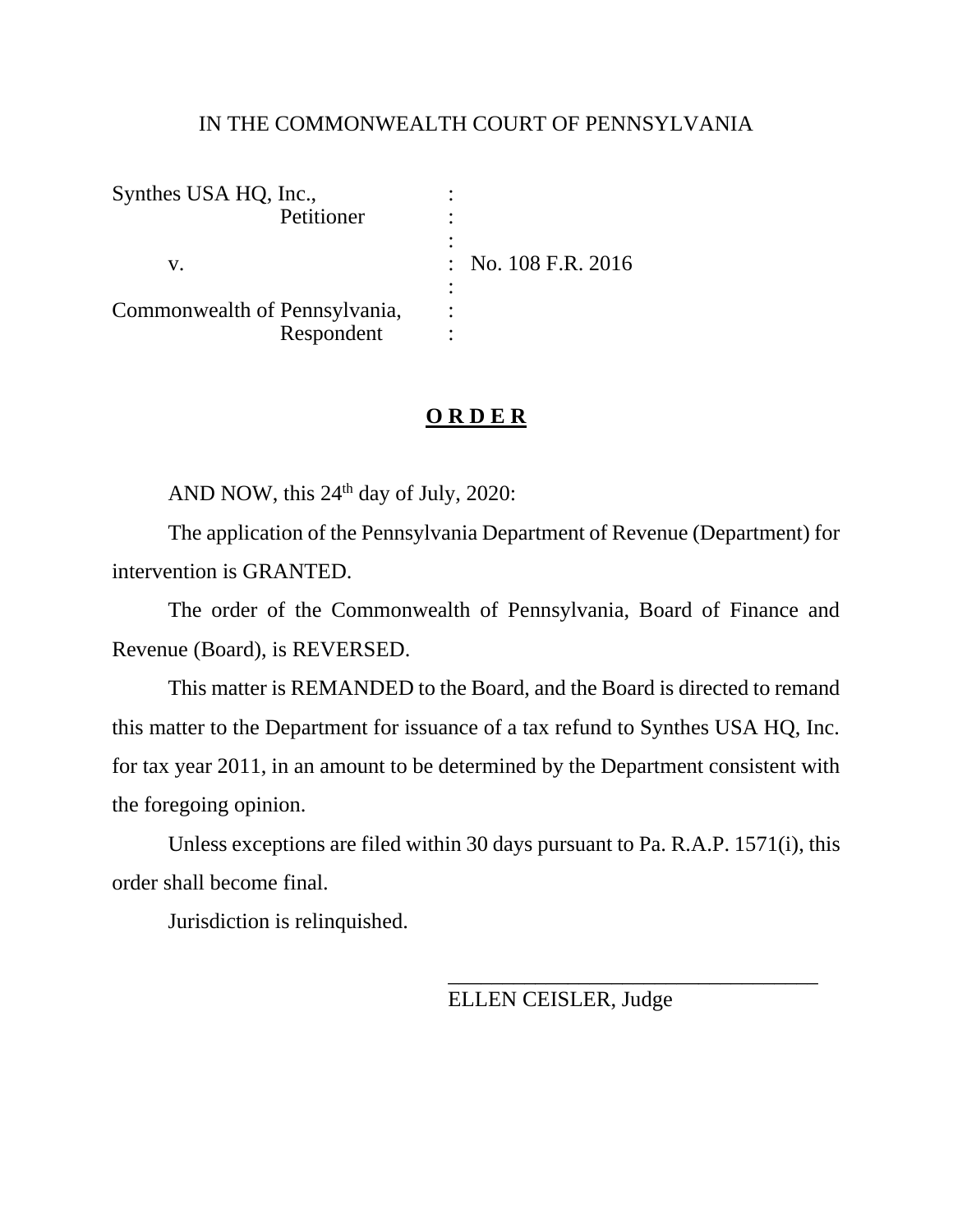# **IN THE COMMONWEALTH COURT OF PENNSYLVANIA**

| Synthes USA HQ, Inc.,         |   |                       |
|-------------------------------|---|-----------------------|
| Petitioner                    |   |                       |
|                               | ٠ |                       |
| V.                            |   | No. 108 F.R. 2016     |
|                               |   | Argued: June 11, 2020 |
| Commonwealth of Pennsylvania, | ٠ |                       |
| Respondent                    |   |                       |

# **BEFORE: HONORABLE MARY HANNAH LEAVITT, President Judge HONORABLE RENÉE COHN JUBELIRER, Judge HONORABLE P. KEVIN BROBSON, Judge HONORABLE PATRICIA A. McCULLOUGH, Judge HONORABLE MICHAEL H. WOJCIK, Judge HONORABLE CHRISTINE FIZZANO CANNON, Judge HONORABLE ELLEN CEISLER, Judge**

# **CONCURRING OPINION BY JUDGE BROBSON FILED: July 24, 2020**

I wholeheartedly embrace the majority's disposition of this matter. I write separately to emphasize my agreement with the majority's conclusion that the Pennsylvania Office of Attorney General overstepped its authority under the Commonwealth Attorneys Act  $(CAA)^1$  by assuming the mantles of both counsel and client.

Section 204(c) of the CAA, 71 P.S. § 732-204(c), provides, in relevant part, that the Attorney General "*shall represent* the Commonwealth and all Commonwealth agencies . . . in any action brought by or against the Commonwealth or its agencies." (Emphasis added.) This Court has noted: "The Commonwealth

<sup>&</sup>lt;sup>1</sup> Act of October 15, 1980, P.L. 950, 71 P.S. §§ 732-101 to -506.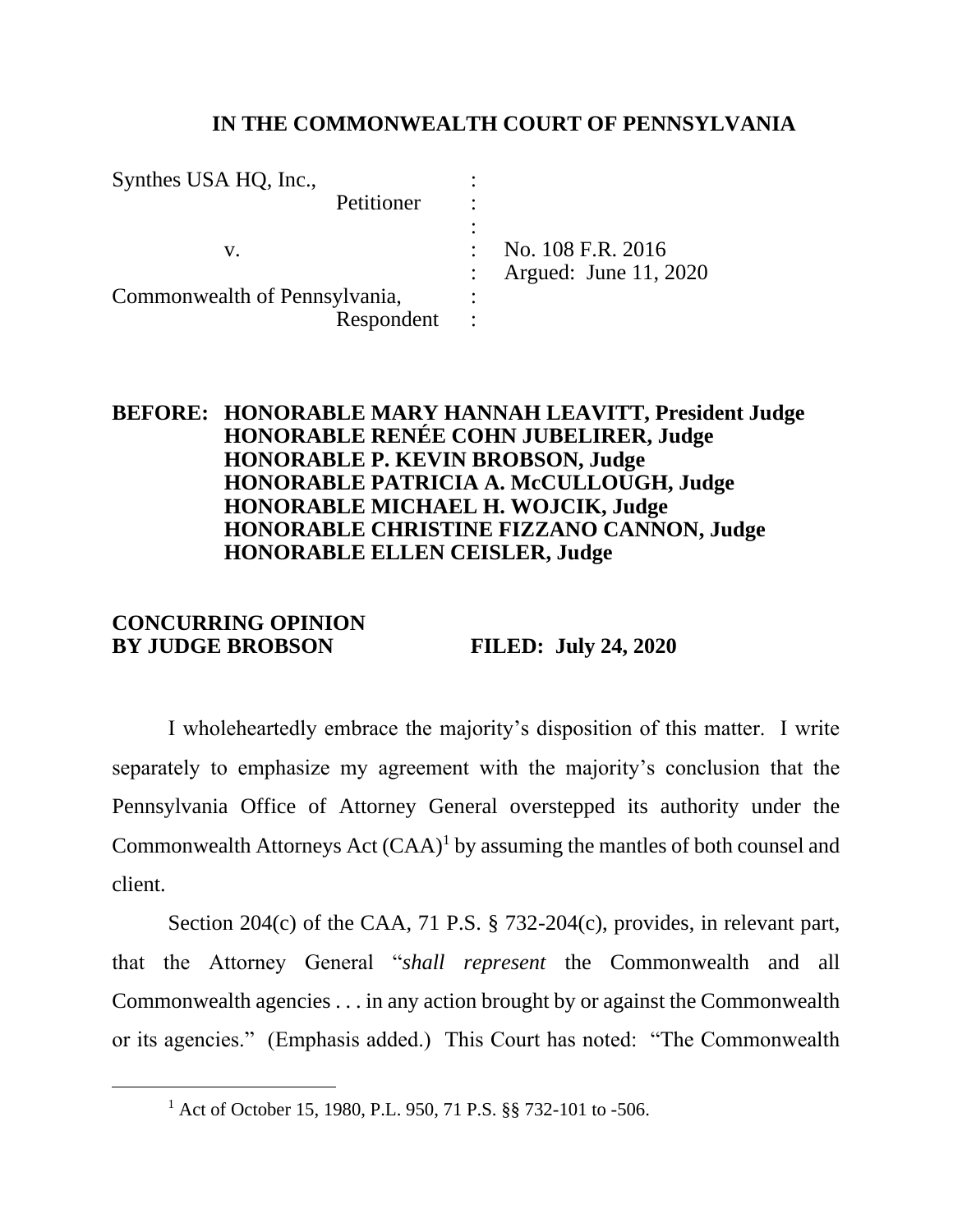acts through the General Assembly and through the Commonwealth's various agencies . . . and its departments . . . . Each of these entities is part of the Commonwealth . . . ." *In re Condemnation No. 2 by Cmwlth. ex rel. Dep't of Gen. Servs.*, 943 A.2d 997, 1001 (Pa. Cmwlth. 2007), *appeal denied*, 954 A.2d 578 (Pa.), *cert. denied sub nom. Ate Kays Co. v. Pa. Dep't of Gen. Servs.*, 555 U.S. 1070 (2008). As the majority astutely points out, in matters of taxation, the General Assembly, through legislation, has empowered the Department of Revenue (Department), not the Office of Attorney General, to act for the Commonwealth. (*See* Maj. Op. at 5.) "[T]he Department . . . is charged with execution and application of the" Tax Reform Code of 1971 (Tax Code).<sup>2</sup> *Phila. Gas Works ex rel. City of Phila. v. Cmwlth.*, 741 A.2d 841, 844 (Pa. Cmwlth. 1999), *aff'd*, 757 A.2d 360 (Pa. 2000).

"[W]hen the legislature statutorily invests an agency with certain functions, duties and responsibilities, the agency has a legislatively conferred interest in such matters .... [U]nless the legislature has provided otherwise, such an agency has an implicit power to be a litigant in matters touching upon its concerns." *Pa. Game Comm'n v. Dep't of Envtl. Res.*, 555 A.2d 812, 815 (Pa. 1989) (discussing agency standing). Recognizing this legislative designation of agency interests, we have specifically held that Section 204(c) of the CAA "does not vest in the Attorney General the administrative agency power to investigate or enforce a particular statute" or "to *become* the agency itself," but only "to serve as the agency's lawyer in actions at law or in equity." *Trometter v. Pa. Labor Relations Bd.*, 147 A.3d 601,

<sup>2</sup> Act of March 4, 1971, P.L. 6, *as amended*, 72 P.S. §§ 7101-10004. **(Footnote continued on next page…)**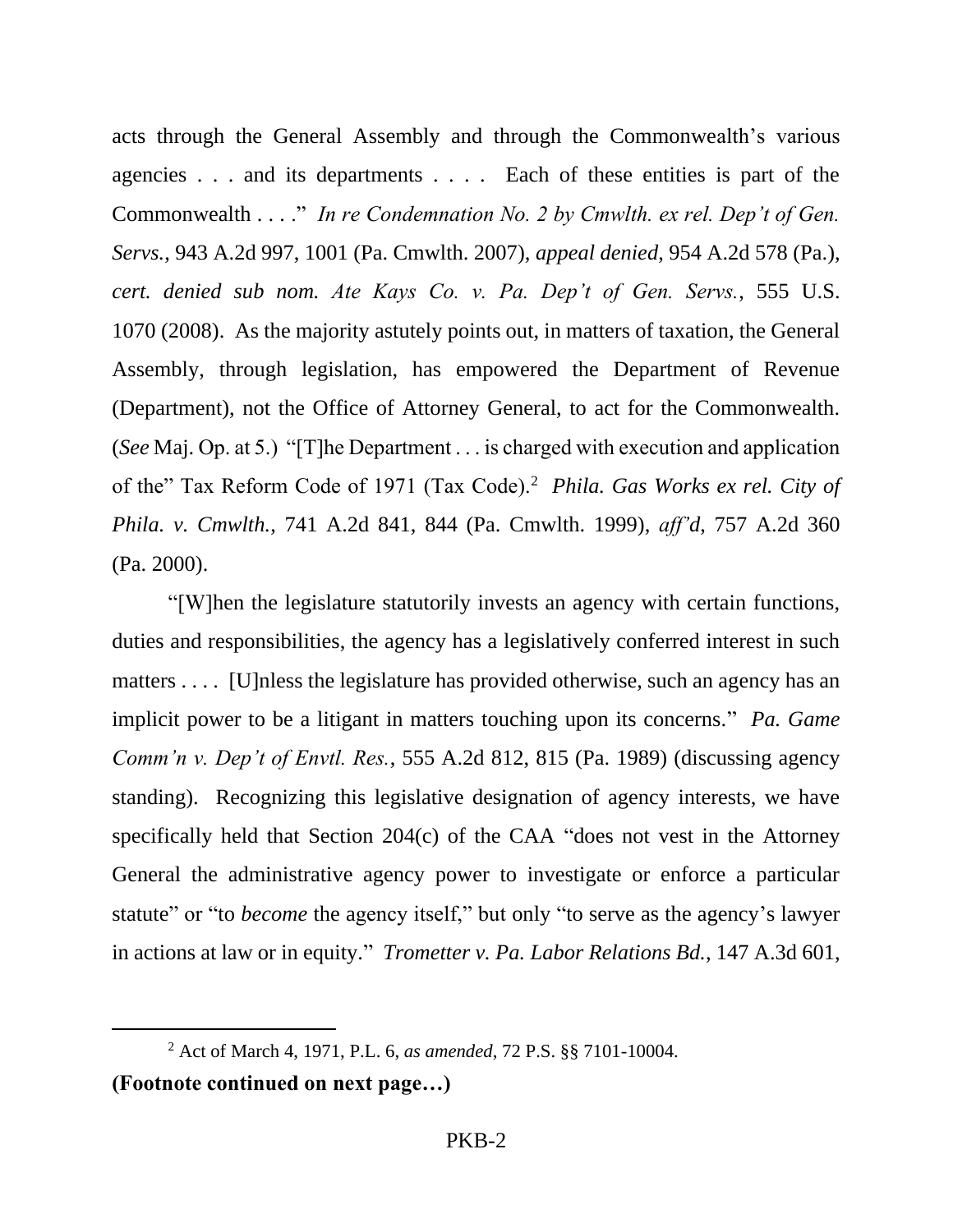608 (Pa. Cmwlth. 2016) (emphasis in original).<sup>3</sup> It would be incongruous to construe the Attorney General's duty under Section 204(c) to "represent" the Commonwealth in legal proceedings as authority for the Attorney General to override, as it has done in this matter, the voice of the legislatively designated Commonwealth agency on a particular subject matter.

Here, there is no dispute between Synthes USA HQ, Inc. (Synthes), the appealing taxpayer, and the Department, acting for the Commonwealth as its legislatively authorized agent, as to the proper interpretation of the Tax Code provision that governs this tax dispute. The Board of Finance and Revenue (Board) applied the Department's interpretation, and Synthes does not challenge that aspect of the Board's decision on appeal. As the parties agree that Synthes has met its evidentiary burden and is entitled to a refund under the Commonwealth's current interpretation of the applicable provision of the Tax Code, I concur in the majority's disposition to reverse and remand. I would reach this result, however, without entertaining the Office of Attorney General's collateral attack on *the Commonwealth's* longstanding construction of the Tax Code provision. (Maj. Op. at 8-19.)

# P. KEVIN BROBSON, Judge

<sup>&</sup>lt;sup>3</sup> In *Trometter*, we rejected an argument by the Pennsylvania Labor Relations Board that Section 204(c) of the CAA somehow vests the Attorney General with authority to pursue an agency's legislative mandates. *Trometter*, 147 A.3d at 608. Instead, we held that Section 204(c) "provides only that the Attorney General must provide *legal representation* to the [Pennsylvania Labor Relations] Board in litigation" and makes the Attorney General "[*the agency's*] lawyer by statutory default." *Id.* (second emphasis added).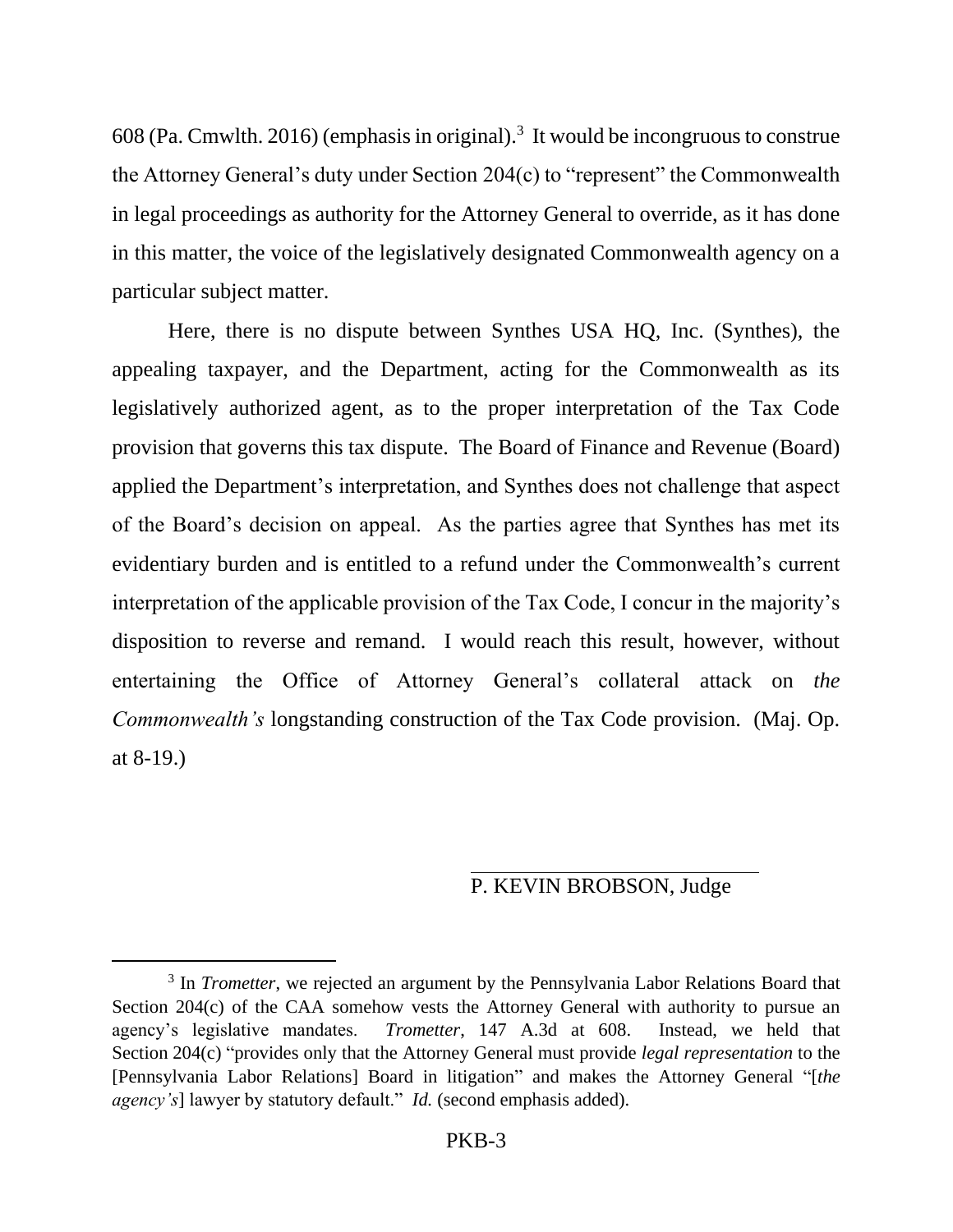# IN THE COMMONWEALTH COURT OF PENNSYLVANIA

| Synthes USA HQ, Inc.,         |                         |
|-------------------------------|-------------------------|
|                               |                         |
| Petitioner                    |                         |
|                               |                         |
| v.                            | : No. $108$ F.R. $2016$ |
|                               | : Argued: June 11, 2020 |
| Commonwealth of Pennsylvania, |                         |
|                               |                         |
| Respondent :                  |                         |

# BEFORE: HONORABLE MARY HANNAH LEAVITT, President Judge HONORABLE RENÉE COHN JUBELIRER, Judge HONORABLE P. KEVIN BROBSON, Judge HONORABLE PATRICIA A. McCULLOUGH, Judge HONORABLE MICHAEL H. WOJCIK, Judge HONORABLE CHRISTINE FIZZANO CANNON, Judge HONORABLE ELLEN CEISLER, Judge

## CONCURRING AND DISSENTING OPINION BY JUDGE WOJCIK FILED: July 24, 2020

Section  $204(c)$  of the Commonwealth Attorneys Act  $(CAA)^1$  states, in relevant part, "The Attorney General shall represent the Commonwealth and all Commonwealth agencies and upon request, the Department[] of . . . State Treasury ... in any action brought by or against the Commonwealth or its agencies.<sup>[1]</sup> Additionally, Section 401 of the CAA states, "Each independent agency may appoint . . . a chief counsel and such assistant counsel as it deems necessary to provide it with legal assistance or request such legal services from the Office of General Counsel." 71 P.S. §732-401. Moreover, Section 204(c) also provides, "The

<sup>&</sup>lt;sup>1</sup> Act of October 15, 1980, P.L. 950, 71 P.S. §732-204(c).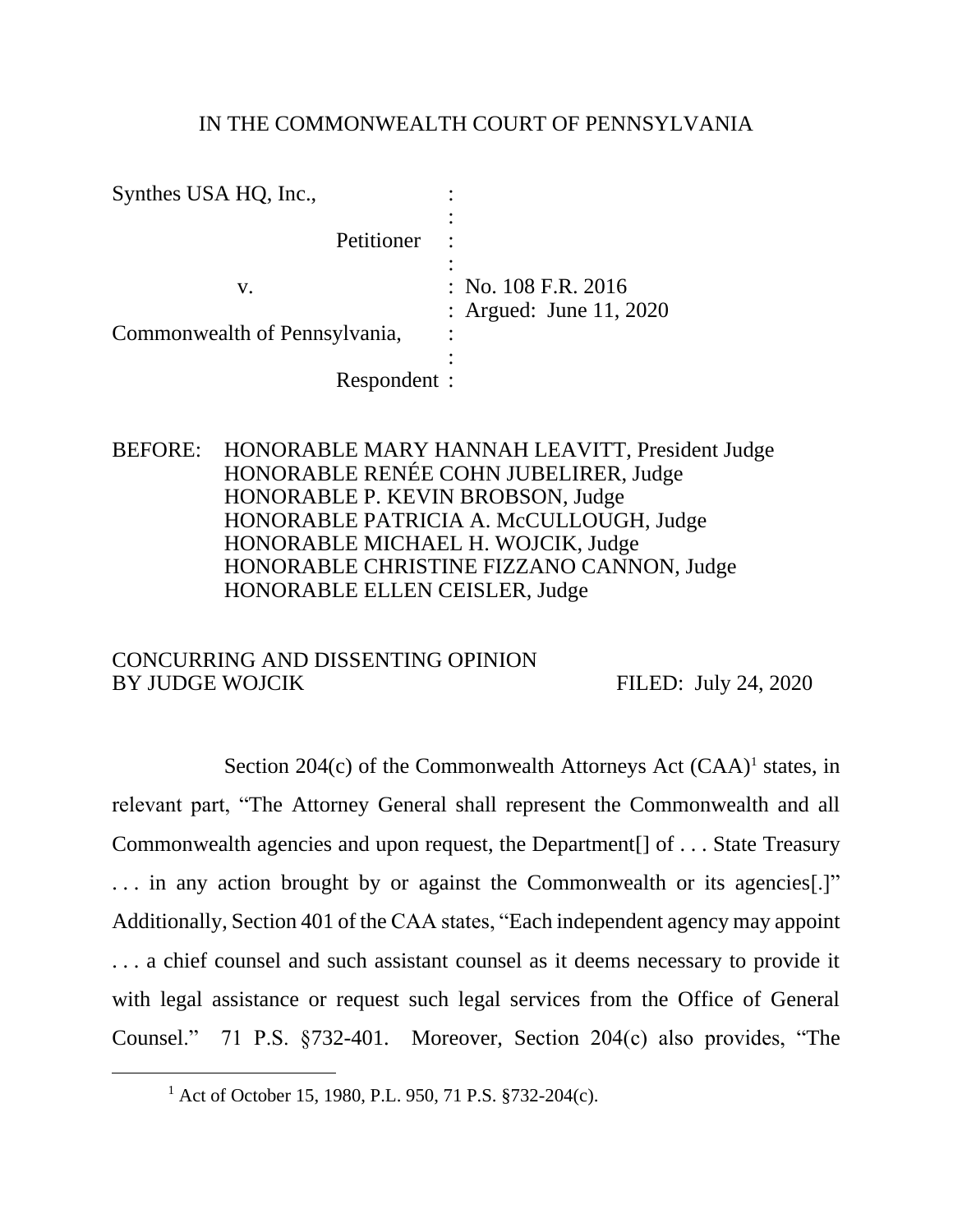Attorney General may, upon determining that it is more efficient or otherwise is in the best interest of the Commonwealth, authorize the General Counsel or the counsel for an independent agency to . . . conduct or defend any particular litigation . . . in his stead."<sup>2</sup>

However, Section 403 of the CAA addresses the interplay between the

Attorney General's representation of the Commonwealth's and an agency's interests

in a matter, and the agency's representation of its own interests, stating:

**(a) Representation of agency by agency counsel.—** Whenever any action is brought by or against any independent agency[], the agency head may request in writing, setting forth his reasons, the Attorney General to authorize the agency counsel to supersede the Attorney General and represent the agency[.]

**(b) Intervention by agency counsel.—**If the Attorney General does not grant the request, the agency head may authorize the agency counsel to intervene in the litigation. Such intervention shall be a matter of right and when exercised, confer upon the agency counsel the obligation to represent the agency. The Attorney General shall at all times continue to represent the Commonwealth.

71 P.S. §732-403.

The import of the foregoing provision was explained by the Pennsylvania Supreme Court, as follows:

> As [the Pennsylvania Turnpike Commission (Commission)] counsel concedes, [S]ection 204(c) of the [CAA], 71 P.S. §732–204(c), gives the Attorney General both the right and duty to assume the representation of the [Commission] when it has been sued. Section 403 of the

<sup>2</sup> *See also* Section 402(2) of the CAA, 71 P.S. §732-402(2) ("The chief counsel . . . [m]ay request the assistance of the General Counsel or the Attorney General, or both of them, in any matter or action involving the agency. If advice is requested from the Attorney General, such advice when received *shall be followed by the agency*[.]") (emphasis added).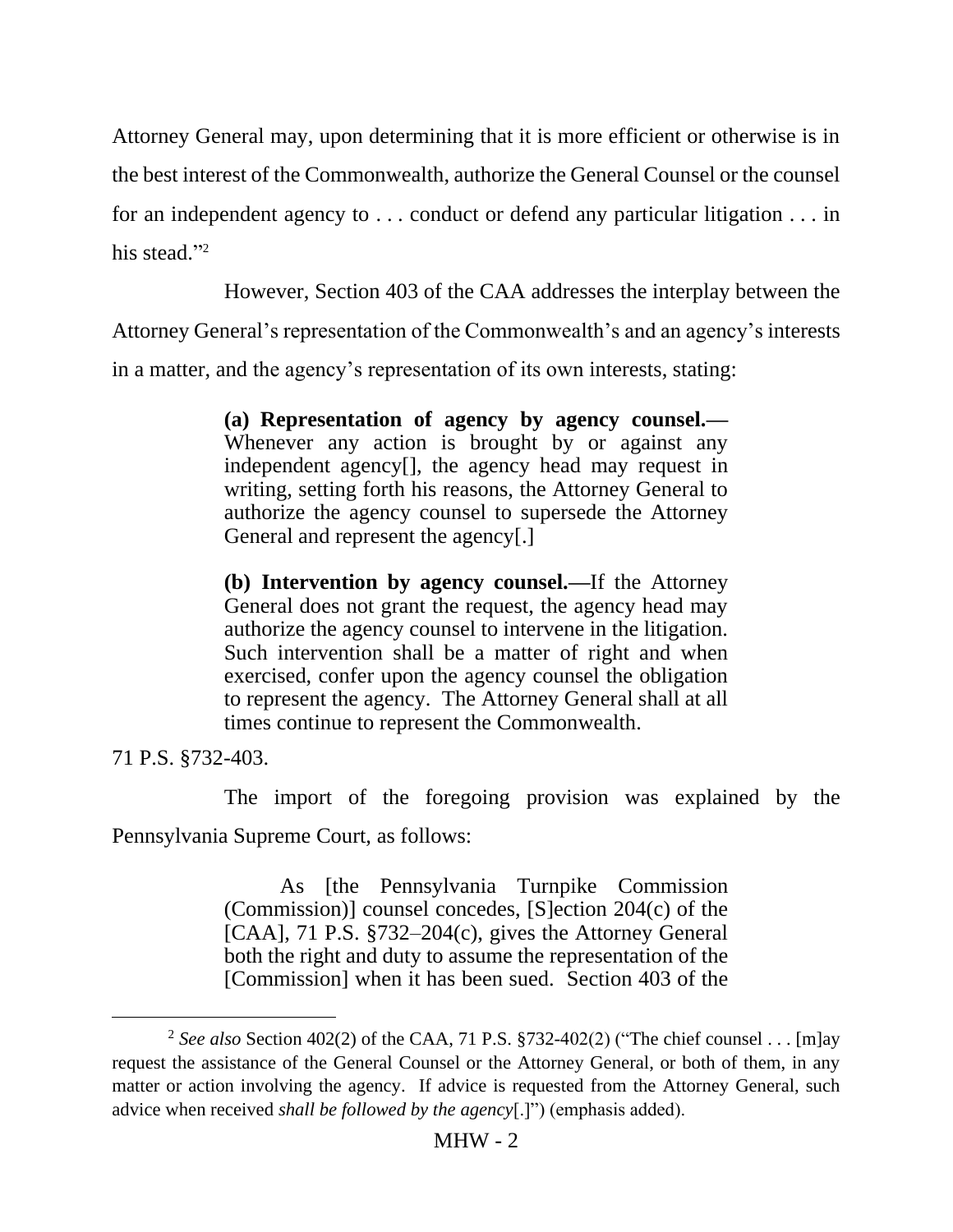[CAA], while permitting the Attorney General to delegate that duty to agency counsel upon request, in no way affects the continued right of the Attorney General to represent the agency if he so chooses. The concluding language of [Section] 403(b) makes this clear by providing that the Attorney General shall "continue to represent the Commonwealth" when agency counsel intervenes. The preceding sentence, which states that the agency counsel shall be obligated to represent the agency when the right of intervention is exercised, speaks only to the duty of the agency counsel as intervenor, not to the position of the Attorney General in the litigation. Thus it is apparent that [S]ection 403(b) does not compel the ouster of the Attorney General when agency counsel intervenes. Rather, the [CAA] contemplates the possibility of dual representation where the Attorney General and the members of an agency disagree as to the agency's interests or where . . . the members of an agency are themselves unable to agree upon the agency's interests and the Attorney General disagrees with the agency's chairman.

*Fidelity Bank v. Pennsylvania Turnpike Commission*, 444 A.2d 1154, 1160-61 (Pa. 1982).

Based on the foregoing, I strongly disagree with the majority's assertion that the Attorney General, while representing the interests of the Commonwealth, the Treasury Department, and the Department of Revenue in this matter, acted inappropriately by presenting a legal argument that conflicts with the position of the Department of Revenue below or that of the Office of General Counsel in its representation of the Department of Revenue on appeal. The CAA clearly and explicitly<sup>3</sup> confers upon the Attorney General the primary authority to determine and

<sup>&</sup>lt;sup>3</sup> See, e.g., Section 1921(a) of the Statutory Construction Act of 1972 (Construction Act), 1 Pa. C.S. §1921(a) ("The object of all interpretation and construction of statutes is to ascertain and effectuate the intention of the General Assembly. Every statute shall be construed, if possible, to give effect to all its provisions."); *Pennsylvania Gaming Control Board v. Office of Open Records*, 103 A.3d 1276, 1285 (Pa. 2014) ("[S]tatutory language must be read in context, that is, in ascertaining legislative intent, every portion of statutory language is to be read 'together and in **(Footnote continued on next page…)**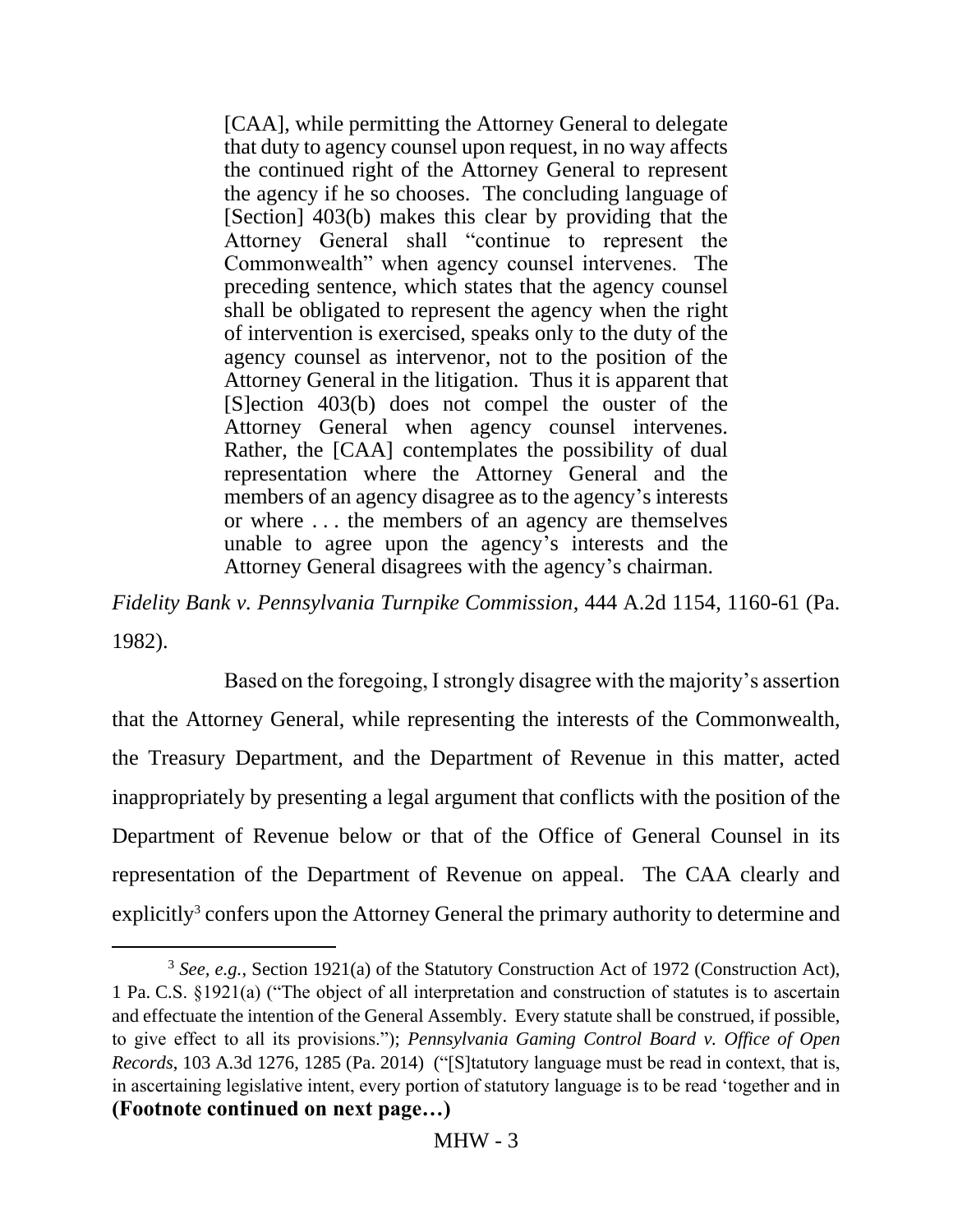present to this Court what he perceives those interests to be, in spite of what the Department of Revenue or the Treasury Department may perceive them to be, and specifically contemplates dual representation of the agencies where those perceived interests are conflicting. The majority's contrary conclusion is patently incorrect. Nevertheless, based on the conflicting legal positions, the majority correctly granted the Department of Revenue's application to intervene in this case, via representation by the Office of General Counsel, to present its own interests in this matter.

On the merits, I believe that the Attorney General has presented a convincing argument that although the Department of Revenue erred in its preamendment application of the Tax Reform Code of 1971<sup>4</sup> (Tax Code) in disposing of Synthes USA HQ, Inc.'s (Taxpayer) petition for a refund of its corporate net income tax (CNIT) paid for the 2011 tax year, the Board of Finance and Revenue's (F&R) order denying Taxpayer's petition for review of the Department of Revenue's Board of Appeal's order should be affirmed nonetheless. 5 Taxpayer calculated its

<sup>4</sup> Act of March 4, 1971, P.L. 6, *as amended*, 72 P.S. §§7101-10004.

<sup>5</sup> As we have explained:

 This Court's review in this matter is "*de novo* in nature, with no record being certified by [F&R]." Pa. R.A.P. 1571. "Although the Court hears these cases under its appellate jurisdiction, the Court functions essentially as a trial court." Our decision is based on either a record created before this Court or, as in this case, stipulated facts.

conjunction' with the remaining statutory language, 'and construed with reference to the entire statute' as a whole.") (citation omitted).

*General Motors Corporation v. Commonwealth*, 222 A.3d 454, 459 n.3 (Pa. Cmwlth. 2019) (citations omitted). Additionally, "[t]his Court has held that a reviewing court may affirm an order of an administrative agency if it is correct for any reason regardless of the reasons given by the **(Footnote continued on next page…)**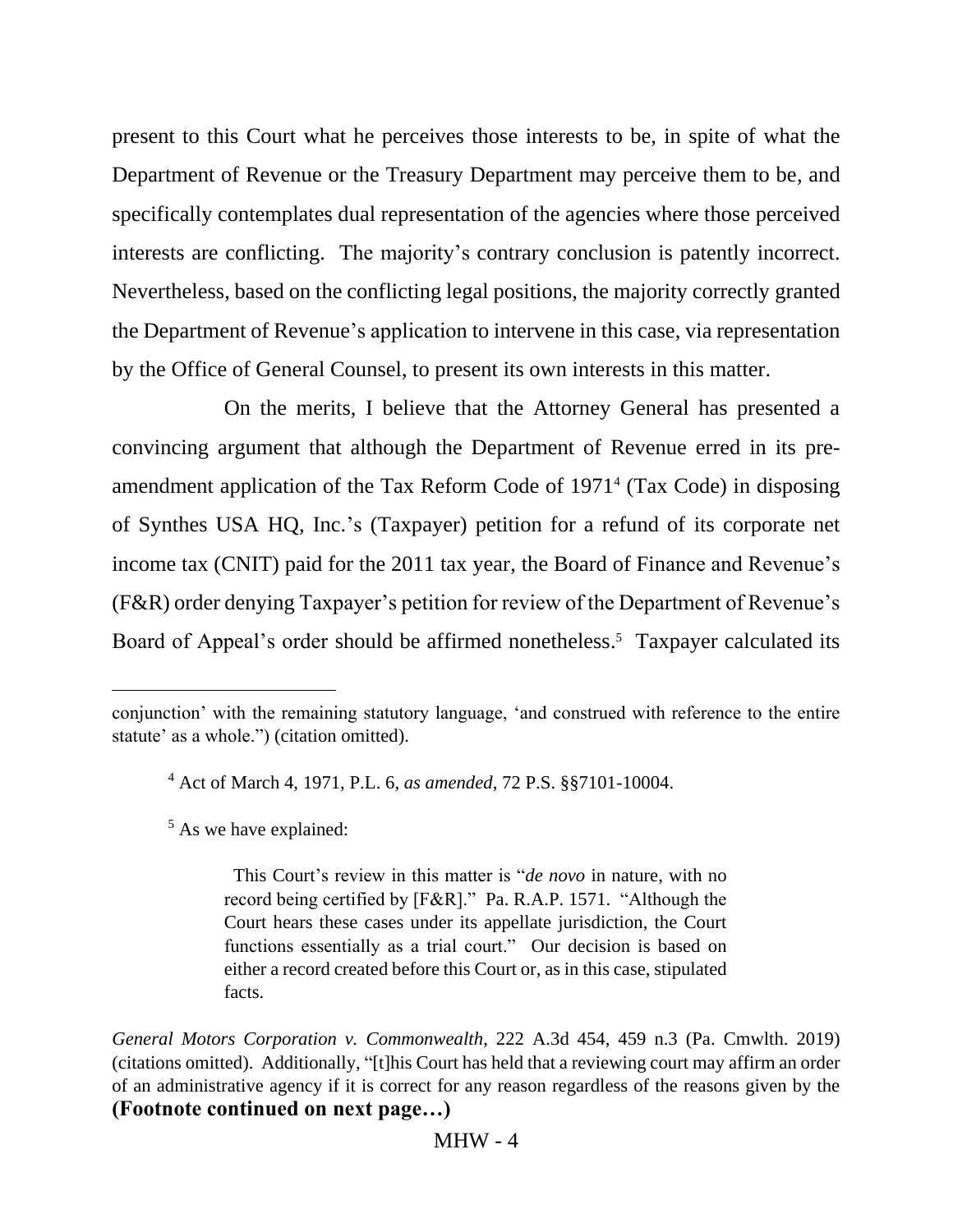CNIT for the 2011 tax year based, in part, on the definition of "Taxable income" provided in Section 401(3)2.(a)(17) (Subparagraph 17) of the Tax Code,<sup>6</sup> which was applicable before the General Assembly amended the Tax Code in 2013 by adding Section 401(3)2.(a)(16.1)(C) (Subparagraph 16.1).<sup>7</sup> On its return, Taxpayer

2. In case the entire business of any corporation . . . is not transacted within this Commonwealth, the tax imposed by this article shall be based upon such portion of the taxable income of such corporation for the fiscal or calendar year . . . and may be determined as follows

(a) Division of Income.

\* \* \*

(17) Sales . . . are in this State if:

(A) The income-producing activity is performed in this State; or

(B) The income-producing activity is performed both in and outside this State and a greater proportion of the income-producing activity is performed in this State than in any other state, *based on costs of performance*. [(Emphasis added.)]

<sup>7</sup> Added by the Act of July 9, 2013, P.L. 270, 72 P.S. §7401(3)2.(a)(16.1)(C). Subparagraph 16.1 states, in relevant part:

> (C)(I) Sales from the sale of service, if the service is delivered to a location in this State. If the service is delivered both to a location in and outside this State, the sale is in this State based upon the percentage of total value of the service delivered to a location in this State.

# **(Footnote continued on next page…)**

MHW - 5

tribunal whose order is under review." *Millvale Health Center, Inc. v. Department of Public Welfare*, 538 A.2d 625, 627 (Pa. Cmwlth. 1988) (citation omitted).

 $6$  72 P.S. §7401(3)2.(a)(17). Section 401(3)2.(a)(17), defining "Taxable income," states, in relevant part: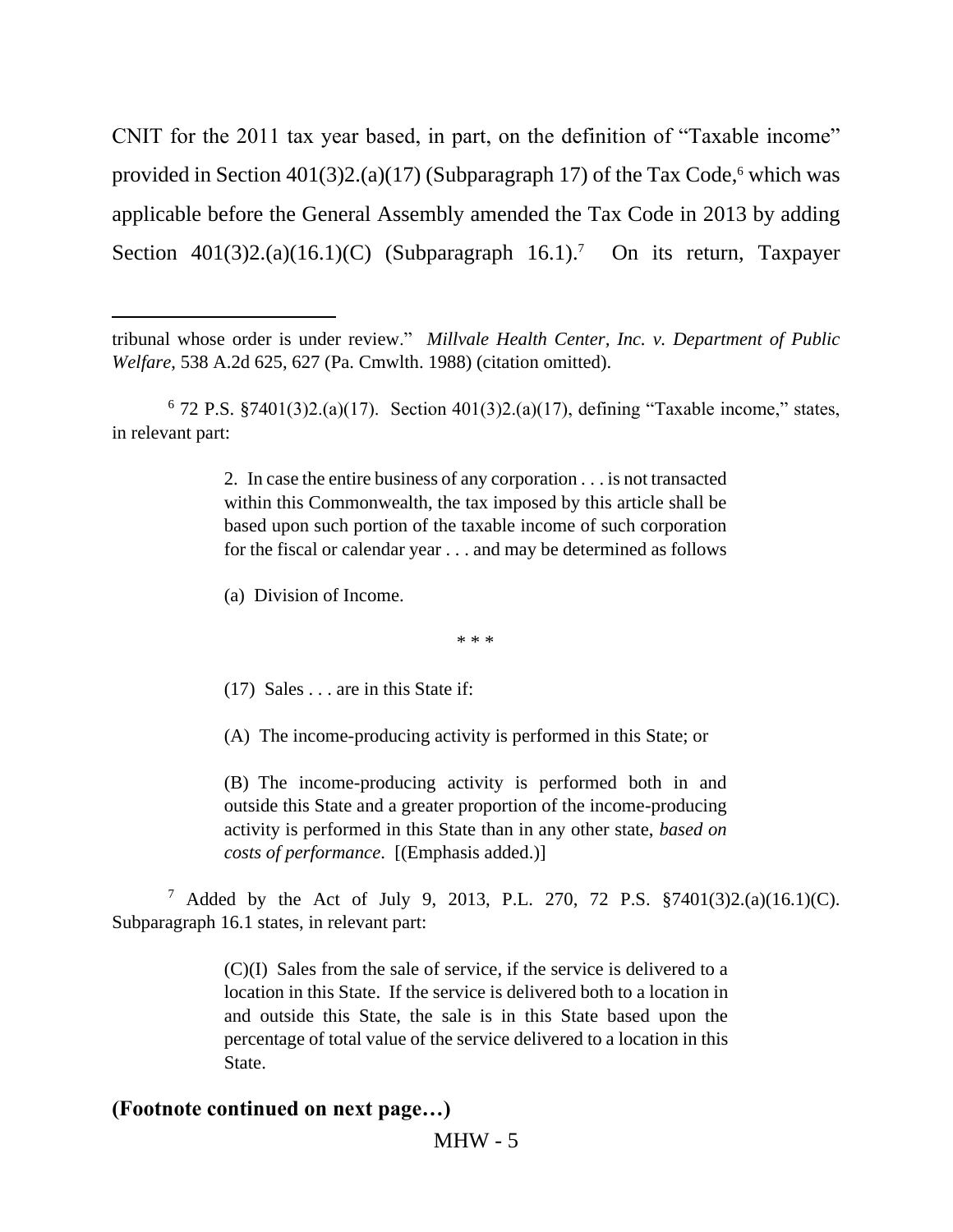properly applied Subparagraph 17 for apportioning income, including a sales factor among the three factors, and sourced all receipts to Pennsylvania because the greatest proportion of the costs of performing the services at issue was incurred here. This computation method, the "costs-of-performance" method, is inconsistent with the Department's interpretation of Subparagraph 17, applying the "benefitsreceived" method for these services, as subsequently provided for in Subparagraph 16.1 and applicable to Taxpayer's CNIT following its enactment. *See generally Honigman Miller Schwartz and Cohn LLP v. City of Detroit*, \_\_\_ N.W.2d \_\_\_, \_\_\_ (Mich., Dkt. No. 157522, filed May 18, 2020), slip op. at 8-10 (outlining the evolution from the application of the costs-of-performance method to the benefitsreceived method of calculating CNIT for income derived from providing multistate services under the relevant Michigan tax statute); *University of Phoenix, Inc. v. Indiana Department of State Revenue*, 88 N.E.3d 805, 811-13 (Ind. T.C. 2017) (analyzing a number of states' interpretation of similar provisions and applying the costs-of-performance method under the relevant Indiana tax statute).

To my mind, the General Assembly's 2013 enactment of Subparagraph 16.1, while keeping Subparagraph 17 intact, demonstrates a legislative intent to alter

## **(Footnote continued on next page…)**

<sup>(</sup>II) If the state or states of assignment under unit (I) cannot be determined for a customer who is an individual that is not a sole proprietor, a service is deemed to be delivered at the customer's billing address.

<sup>(</sup>III) If the state or states of assignment under unit (I) cannot be determined for a customer, except for a customer under unit (II), a service is deemed to be delivered at the location from which the services were ordered in the customer's regular course of operations. If the location from which the services were ordered in the customer's regular course of operations cannot be determined, a service is deemed to be delivered at the customer's billing address.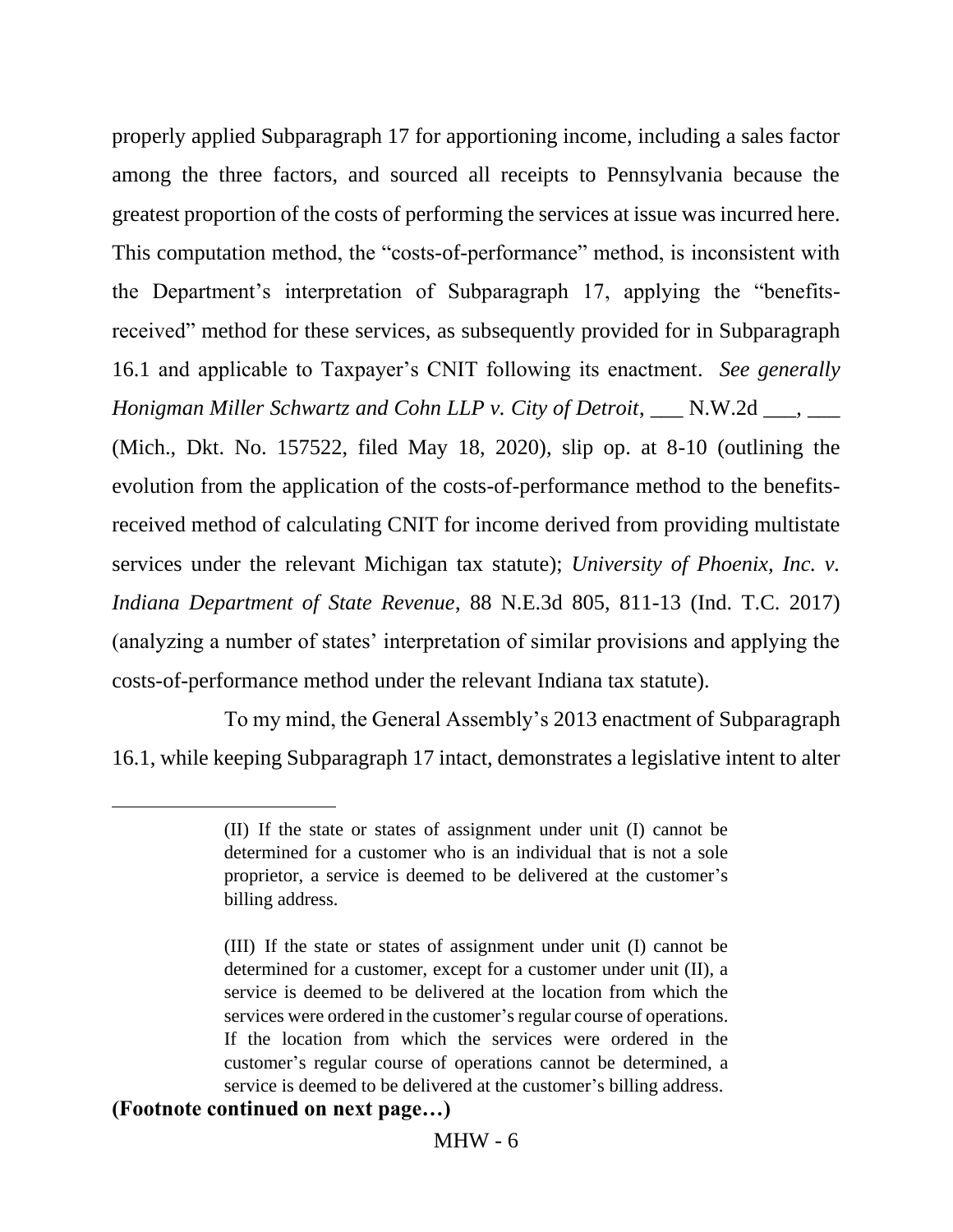the calculation of CNIT for income received for the sale of services from the costsof-performance method to the benefits-received method by specifically adding this provision to the Tax Code, and by specifically excepting the application of Subparagraph 17 to income within the ambit of Subparagraph 16.1. <sup>8</sup> *See, e.g.*, *Masland v. Bachman*, 374 A.2d 517, 521 (Pa. 1977) ("A change in the language of a statute ordinarily indicates a change in legislative intent."); *Haughey v. Dillon*, 108 A.2d 69, 72 (Pa. 1954) ("A change of language in subsequent statutes on the same matter indicates a change of legislative intent. *Commonwealth v. Lowe Coal Co.*, [145 A. 916, 918-19 (Pa. 1929)]. Why else would the legislature change the language?"). *See also* Section 1921(c)(5) of the Construction Act, 1 Pa. C.S.  $\S1921(c)(5)$  ("When the words of the statute are not explicit, the intention of the General Assembly may be ascertained by considering, among other matters . . . [t]he former law, if any, including other statutes upon the same or similar subjects."); Section 1928(b)(3) of the Construction Act, 1 Pa. C.S. §1928(b)(3) ("All provisions of a statute of the classes hereafter enumerated shall be strictly construed: . . . (3) Provisions imposing taxes.").

As a result, the Department of Revenue's grant of Taxpayer's refund application for the 2011 tax year would be void because its interpretation of Subparagraph 17 as requiring an assessment based on the benefits-received method of allocation is not supported by the express language of the applicable Tax Code provision in effect at that time. *See* 72 P.S. §7401(3)2.(a)(17) ("Sales . . . are in this State if ... [t]he income-producing activity is performed in this State; or ... [it] is

<sup>&</sup>lt;sup>8</sup> The only amendment to Subparagraph 17 that was made by Section 19 of the Act of July 9, 2013, P.L. 270, was the replacement of the phrase "other than sales of tangible personal property" in the first line with the phrase "other than sales under paragraphs (16) and (16.1)." No amendments were made to the relevant provisions of Subparagraph 17 that are stated above and that are at issue in this matter.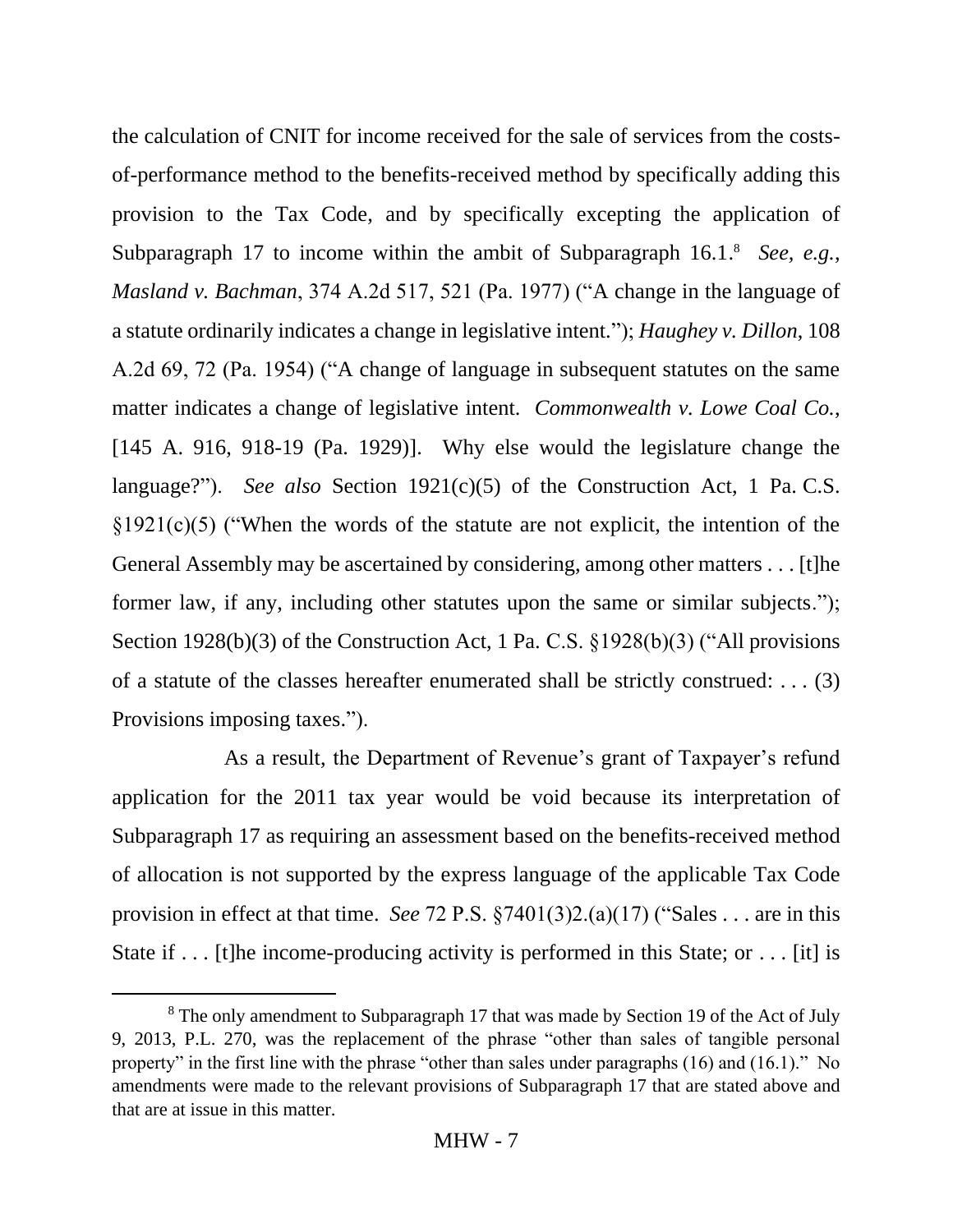performed both in and outside this State and a greater proportion . . . is performed in this State than in any other state, *based on costs of performance*.") (emphasis added). As this Court has previously explained:

> It is well-settled that administrative agencies, such as the Department, are creatures of the General Assembly and can only exercise the powers that are conferred upon them by statute. *Small v. Horn*, [722 A.2d 664, 669 (Pa. 1998)]; *Capital BlueCross v. Pennsylvania Ins. Dep't*, 937 A.2d 552, 569 (Pa. Cmwlth. 2007)[.] The Department thus acts *ultra vires* when it acts either without statutory authority or contrary to statutory authority.

*Grimaud v. Pennsylvania Insurance Department*, 995 A.2d 391, 405 (Pa. Cmwlth. 2010). *See also SugarHouse HSP Gaming, L.P. v. Pennsylvania Gaming Control Board*, 162 A.3d 353, 375-76 (Pa. 2017) ("[A]lthough we accord an administrative agency such as the [Gaming] Board substantial deference in construing the laws it is tasked with administering, 'we need not defer uncritically, particularly if we find that the interpretation is imprudent or inconsistent with legislative intent.'") (citation omitted).<sup>9</sup>

<sup>&</sup>lt;sup>9</sup> The Attorney General also sets forth a convincing argument that rejecting the Department of Revenue's past incorrect interpretation of Subparagraph 17, and directing a correct interpretation for the relevant tax year, does not present a Uniformity Clause issue. *See Commonwealth v. Westinghouse Electric Corporation*, 386 A.2d 491, 494 (Pa. 1978), wherein the Supreme Court stated:

Even if the Commonwealth erred in allowing the two corporations to deduct the foreign taxes, these isolated instances of taxpayers receiving deductions through the mistakes of the Commonwealth's employees should not serve as a justification for this Court's extension of relief and further mistake to appellant. The fact remains that "no errors or misinformation of (the Commonwealth's) officers or agents can estop the government from collecting taxes legally due." *Commonwealth v. Western Maryland Railway*[ *Co.*, 105 A.2d 336, 341 (Pa. 1954)]. Moreover, appellant **(Footnote continued on next page…)**